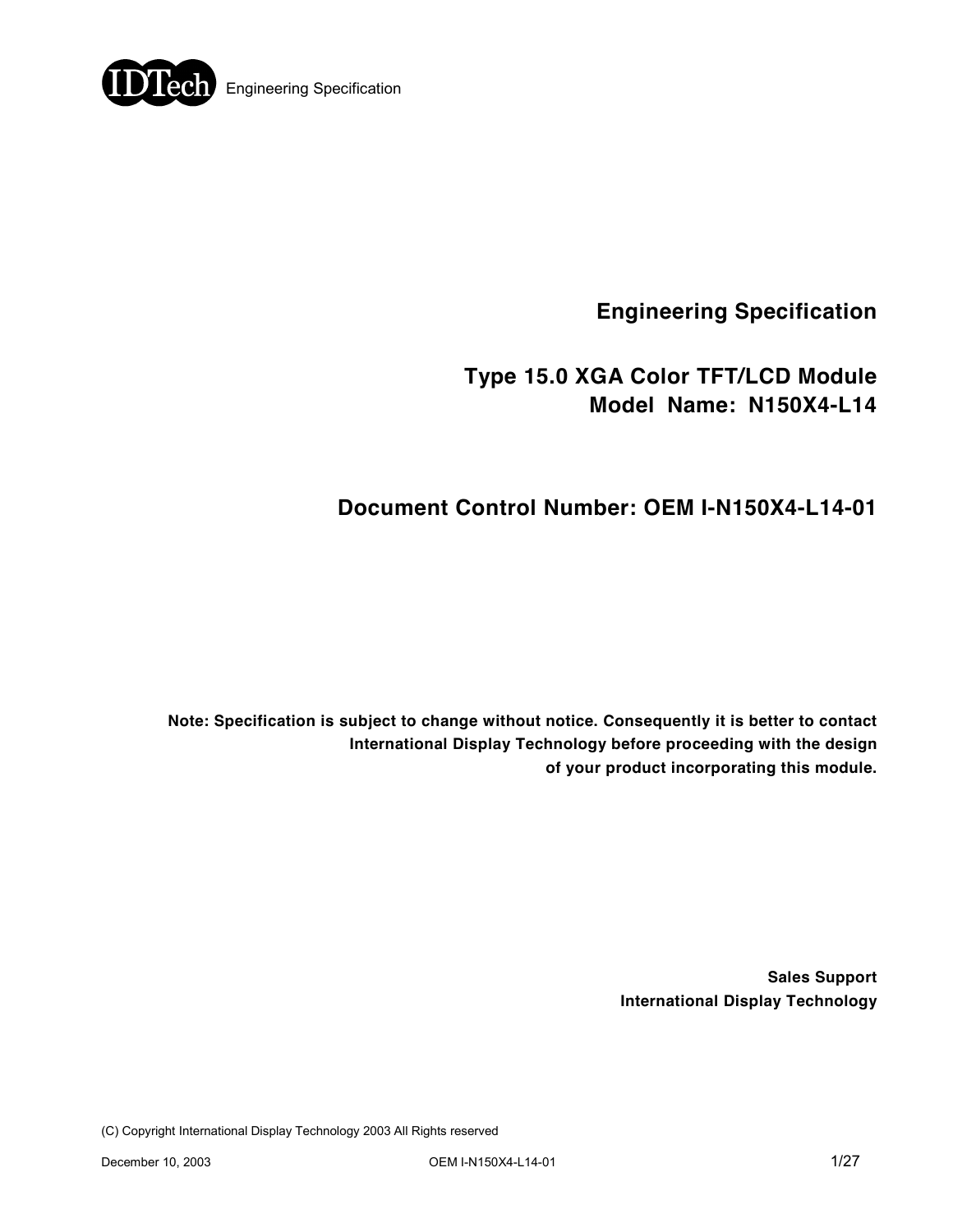

**Engineering Specification** 

### **i Contents**

- i Contents
- ii Record of Revision
- **1.0 Handling Precautions**
- **2.0 General Description**
- 2.1 Characteristics
- 2.2 Functional Block Diagram
- **3.0 Absolute Maximum Ratings**
- **4.0 Optical Characteristics**
- **5.0 Signal Interface**
- **Connectors**
- 5.2 Interface Signal Connector
- 5.3 Interface Signal Description
- 5.3.1 E-EDUD
- 5.4 Interface Signal Electrical Characteristics
- 5.4.1 Signal Electrical Characteristics for LVDS Receiver
- 5.4.2 LVDS Receiver Internal Circuit
- 5.4.3 Recommended Guidelines for Motherboard PCB Design and Cable Selection
- 5.5 Signal for Lamp connector
- **6.0 Pixel format image**
- **7.0 Parameter guide line for CFL Inverter**
- **8.0 Interface Timings**
- 8.1 Timing Characteristics
- 8.2 Timing Definition
- **9.0 Power Consumption**
- **10.0 Power ON/OFF Sequence**
- **11.0 Mechanical Characteristics**
- **12.0 National Test Lab Requirement**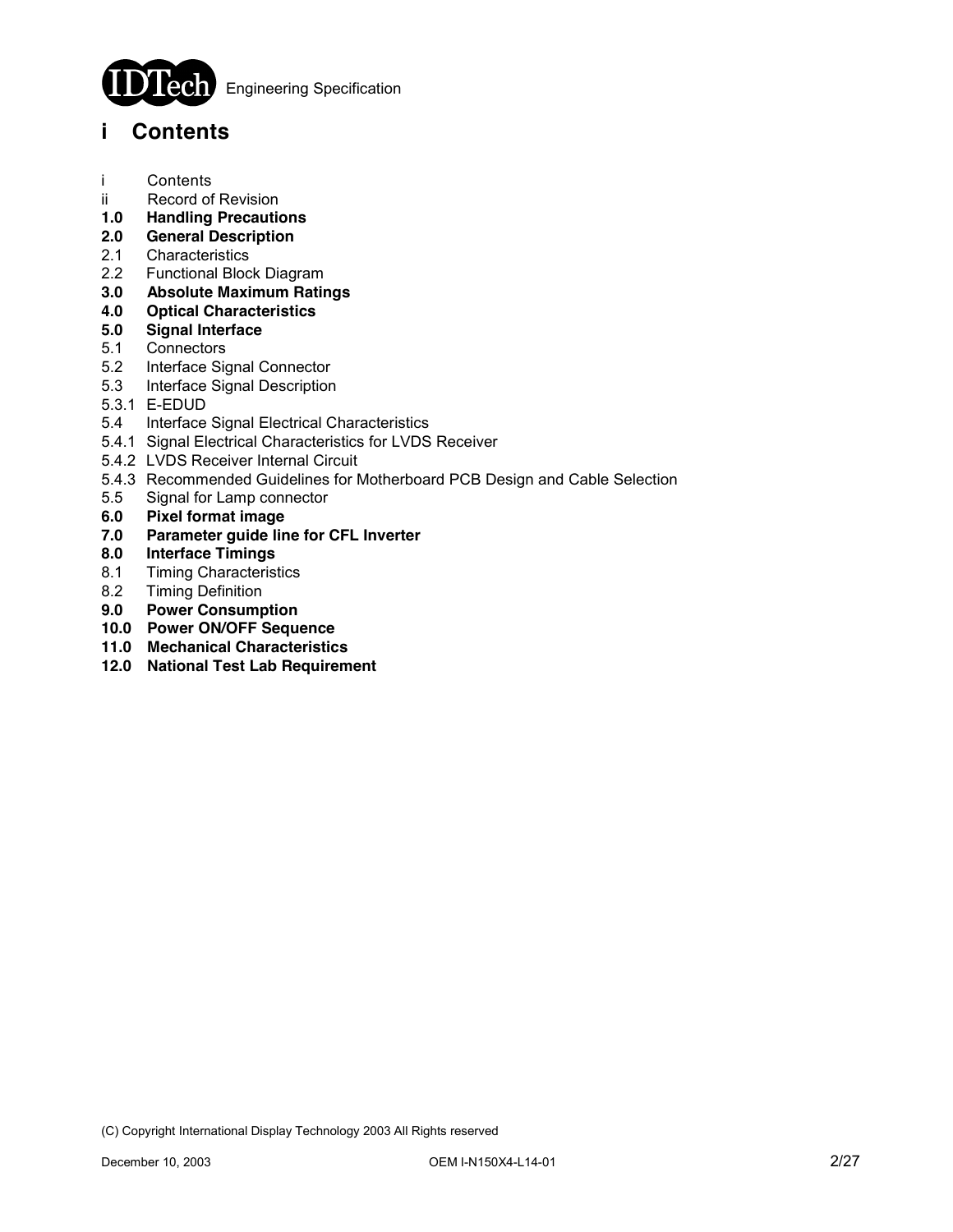

# **ii Record of Revision**

| Date | Document Revision                       | Page | Summary                     |
|------|-----------------------------------------|------|-----------------------------|
|      | December 10, 2003   OEM I-N150X4-L14-01 | All  | First Edition for customer. |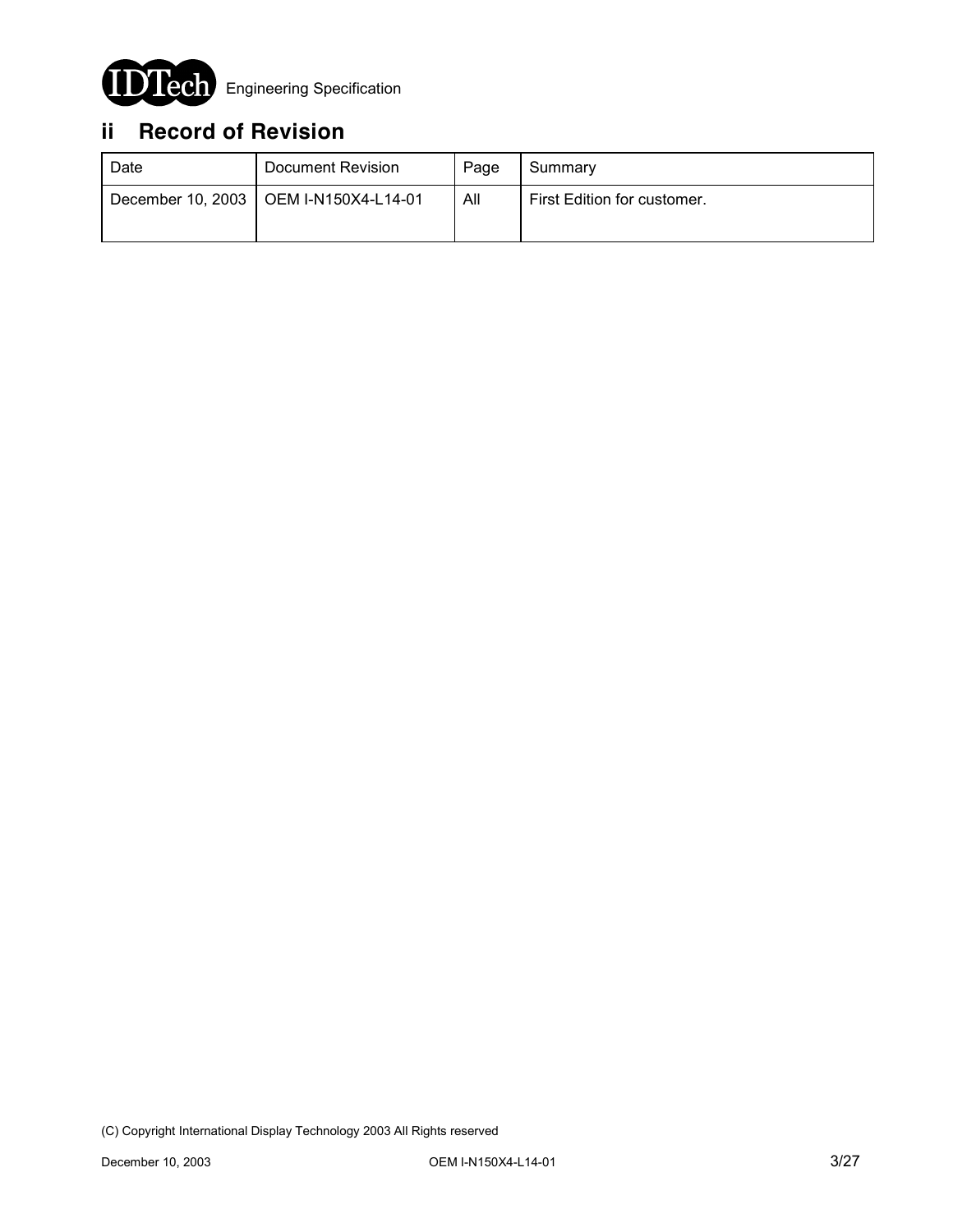



## **1.0 Handling Precautions**

- If any signals or power lines deviate from the power on/off sequence, it may cause shorten the life of the LCD module.
- The LCD panel and the CFL are made of glass and may break or crack if dropped on a hard surface, so please handle them with care.
- CMOS ICs are included in the LCD panel. They should be handled with care, to prevent electrostatic discharge.
- Do not press the reflector sheet at the LCD module to any directions.
- Do not stick the adhesive tape on the reflector sheet at the back of the LCD module.
- Please handle with care when mount in the system cover. Mechanical damage for lamp cable/lamp connector may cause safety problems.
- Small amount of materials having no flammability grade is used in the LCD module. The LCD module should be supplied by power complied with requirements of Limited Power Source (2.5, IEC60950 or UL60950), or be applied exemption conditions of flammability requirements (4.7.3.4, IEC60950 or UL60950) in an end product.
- The LCD module is designed so that the CFL in it is supplied by Limited Current Circuit (2.4, IEC60950 or UL60950).
- The fluorescent lamp in the liquid crystal display(LCD) contains mercury. Do not put it in trash that is disposed of in landfills. Dispose of it as required by local ordinances or regulations.
- Never apply detergent or other liquid directly to the screen.
- Wipe off water drop immediately. Long contact with water may cause discoloration or spots.
- When the panel surface is soiled, wipe it with absorbent cotton or other soft cloth; do not use solvents or abrasives.
- Do not touch the front screen surface in your system, even bezel.
- Gently wipe the covers and the screen with a soft cloth.
	- The information contained herein is presented only as a guide for the applications of our products. No responsibility is assumed by International Display Technology for any infringements of patents or other right of the third partied which may result from its use. No license is granted by implication or otherwise under any patent or patent rights of International Display Technology or others.
	- The information contained herein may be changed without prior notice. It is therefore advisable to contact International Display Technology before proceeding with the design of equipment incorporating this product.

<sup>(</sup>C) Copyright International Display Technology 2003 All Rights reserved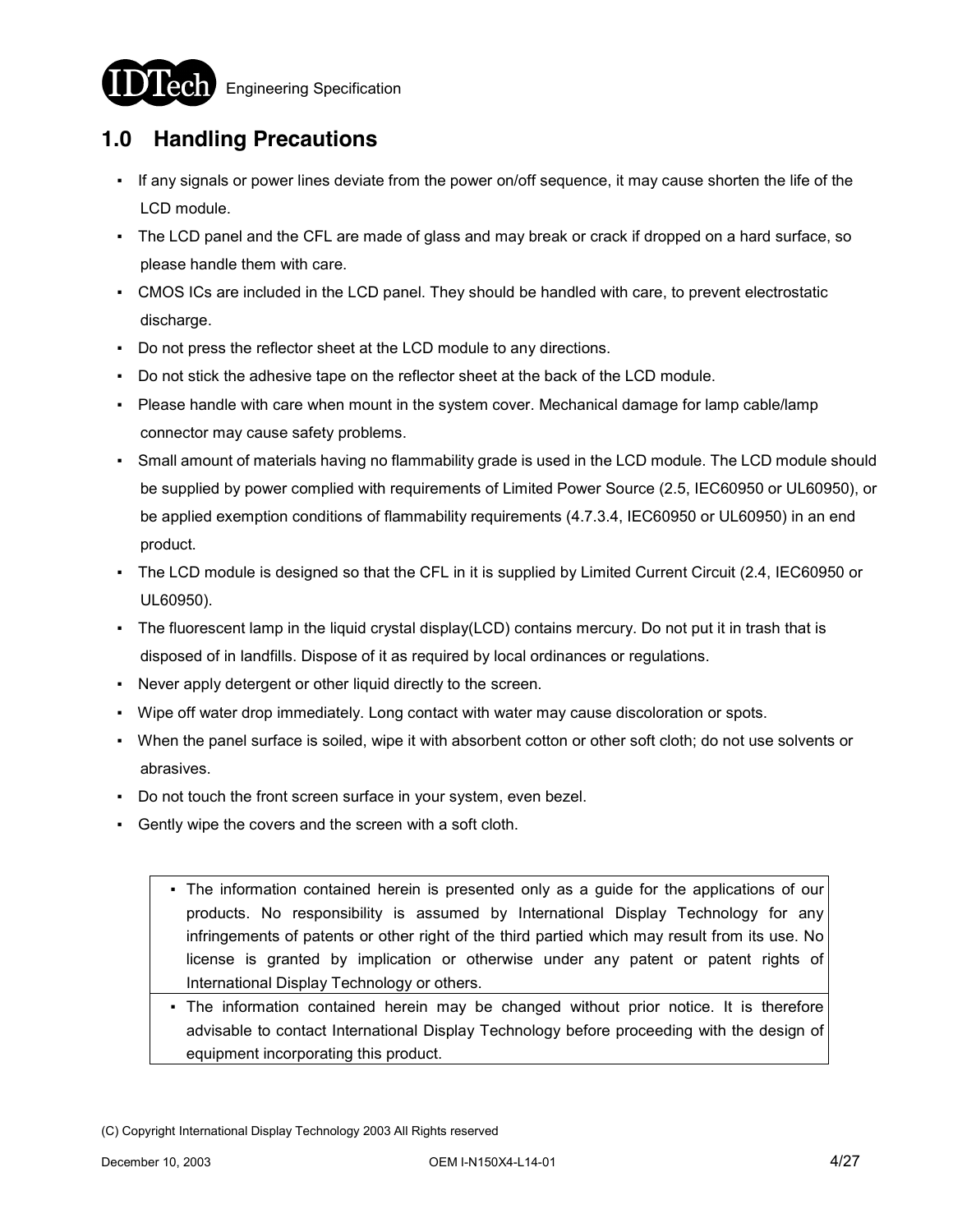

# **2.0 General Description**

This specification applies to the Type 15.0 Color TFT/LCD Module 'N150X4-L14'.

This module is designed for a display unit of a notebook style personal computer.

The screen format and electrical interface are intended to support the XGA (1024(H) x 768(V)) screen.

Support color is native 262k colors (RGB 6-bit data driver ).

All input signals are LVDS (Low Voltage Differential Signaling) interface compatible.

This module does not contain an inverter card for backlight.

### **2.1 Characteristics**

The following items are characteristics summary on the table under 25 degree C condition:

| <b>CHARACTERISTICS ITEMS</b>           | <b>SPECIFICATIONS</b>                                 |
|----------------------------------------|-------------------------------------------------------|
| Screen Diagonal [cm]                   | 38                                                    |
| Active Area [mm]                       | 304.128(H) x 228.096(V)                               |
| Pixels H x V [pixels]                  | 1024(x3) x 768                                        |
| Pixel Pitch [mm]                       | $0.297$ (per one triad) x $0.297$                     |
| Pixel Arrangement                      | R.G.B. Vertical Stripe                                |
| Display Mode                           | Normally Black                                        |
| <b>Display Surface Treatment</b>       | Hard Coat only (No Anti-Glare Treatment)              |
| White Luminance $[cd/m^2]$             | 250 Typ. (Screen Center, ICFL = 6.5mA)                |
| <b>Contrast Ratio</b>                  | 400: 1 Typ. 300:1 Min                                 |
| <b>Viewing Angle</b>                   | CR>=10:1 H: +/-85 deg., V: +/-85 deg. Typ.            |
|                                        | CR>=100:1<br>H: +/-40 deg., V: +/-40 deg. Typ.        |
| <b>Color Chromaticity</b>              | x:0.313 +/-0.030, y:0.329 +/- 0.030                   |
| Optical Rise + Fall Time               | 60msec Typ.; 120ms Max. (@25degC)                     |
| Nominal Input Voltage [VDD]            | $+3.3 V$                                              |
| Logic Power Consumption<br>[watt]      | 1.6 Typ. (All White Pattern), 2.2 Max (worst pattern) |
| <b>CFL Power Consumption</b><br>[watt] | 4.1Typ.(@ICFL=6.5mA)                                  |
| Weight [grams]                         | 588 Max.                                              |
| Physical Size [mm]                     | 317.3(W) x 242.0(H) x 6.2(D) Typ.                     |
| <b>Electrical Interface</b>            | 4 pairs LVDS (single channel)                         |
| <b>Support Color</b>                   | Native 262K colors (RGB 6-bit data driver)            |
| Temperature Range [deg. C]             | 0 to +50 (Operating)                                  |
|                                        | -20 to +60 (Storage, Shipping)                        |
| CFL cable length<br>[mm]               | 100 Typ                                               |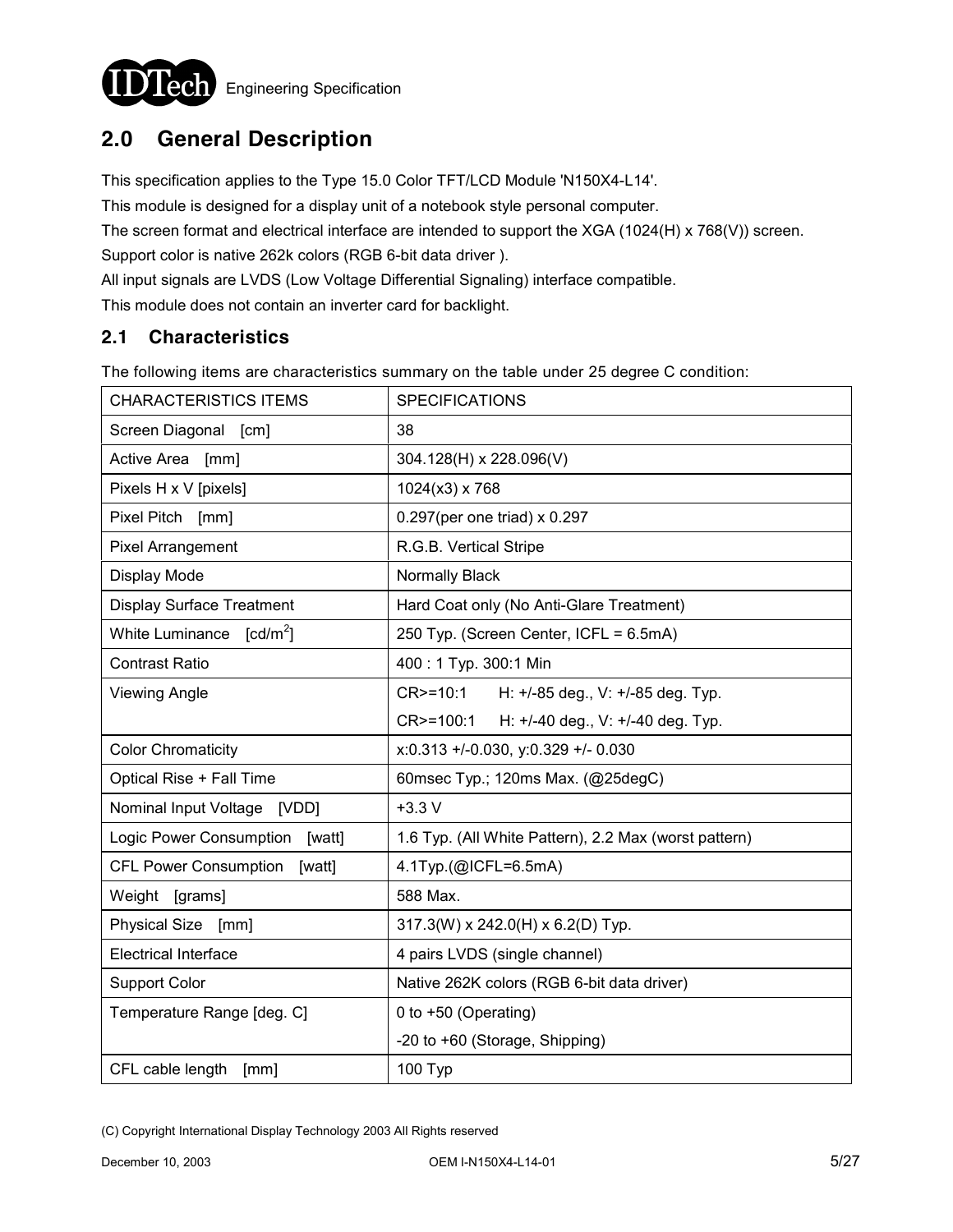

### **2.2 Functional Block Diagram**

The following diagram shows the functional block of the Type 15.0 Color TFT/LCD Module.

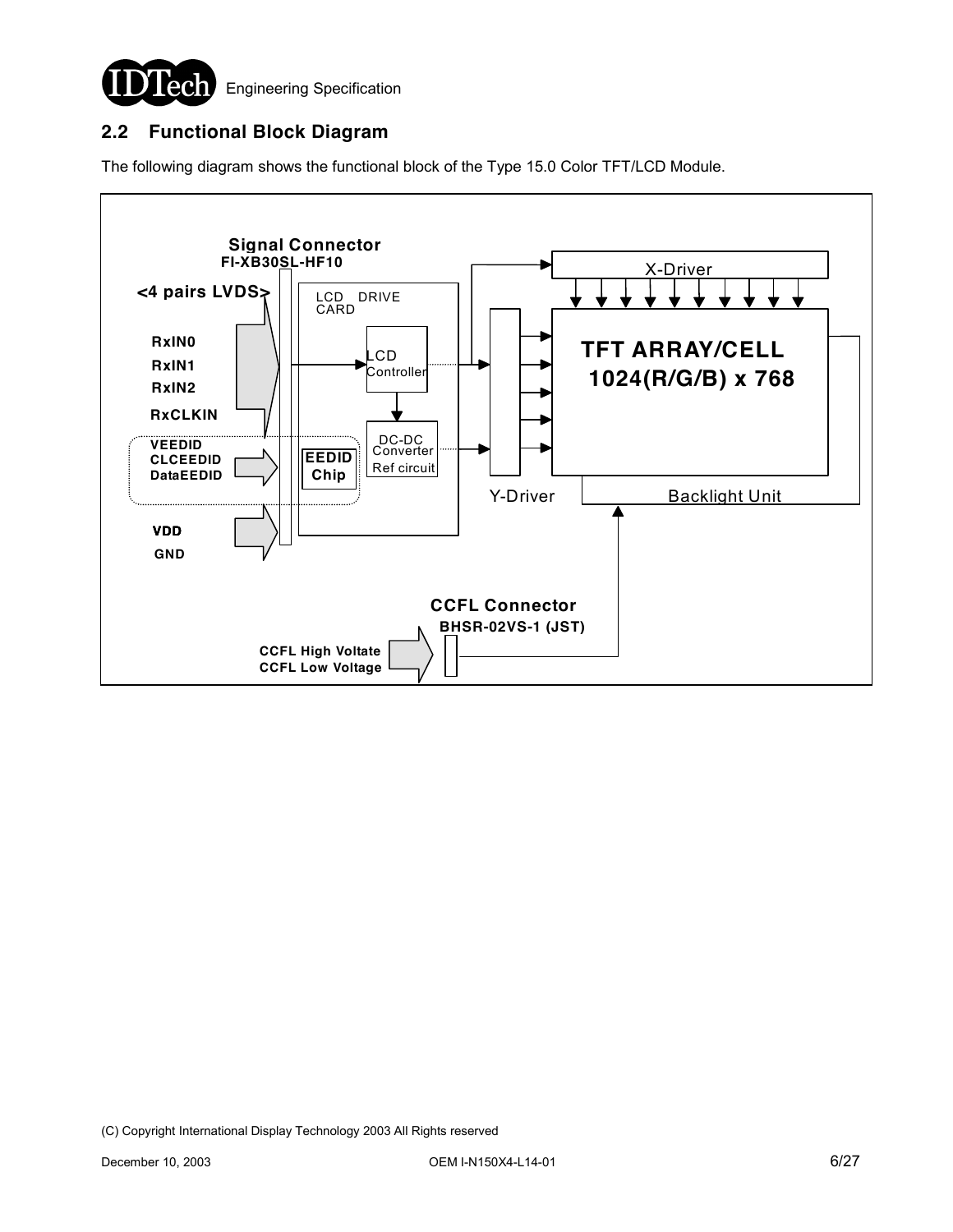

# **3.0 Absolute Maximum Ratings**

| <b>Item</b>                        | Symbol       | Min                      | <b>Max</b>    | Unit    | <b>Conditions</b> |
|------------------------------------|--------------|--------------------------|---------------|---------|-------------------|
| <b>Supply Voltage</b>              | <b>VDD</b>   | $-0.3$                   | $+4.0$        | V       |                   |
| Input Voltage of Signal            | Other Inputs | $-0.3$                   | $VDD+0.3$     | $\vee$  |                   |
| Lamp Ignition Voltage              | Vinv         | $\overline{\phantom{a}}$ | 2,000         | Vrms    |                   |
| <b>CFL Current</b>                 | <b>ICFL</b>  |                          | 7             | mArms   |                   |
| <b>CFL Peak Inrush Current</b>     | <b>ICFLP</b> |                          | 20mA / 50ms   |         | A single pulse    |
| <b>Operating Temperature</b>       | <b>TOP</b>   | $\mathbf{0}$             | $+50$         | deg.C   | (Note 1)          |
| <b>Operating Relative Humidity</b> | HOP          | 8                        | 95            | %RH     | (Note 1)          |
| Storage Temperature                | TST          | $-20$                    | $+60$         | deg.C   | (Note 1)          |
| <b>Storage Relative Humidity</b>   | <b>HST</b>   | 5                        | 95            | %RH     | (Note 1)          |
| Vibration                          |              |                          | 1.5<br>10-200 | G<br>Hz |                   |
| Shock                              |              |                          | 11<br>50      | G<br>ms | Rectangle wave    |

Absolute maximum ratings of the module is as follows:

**Note1:** Maximum Wet-Bulb should be 39 degree C and No condensation.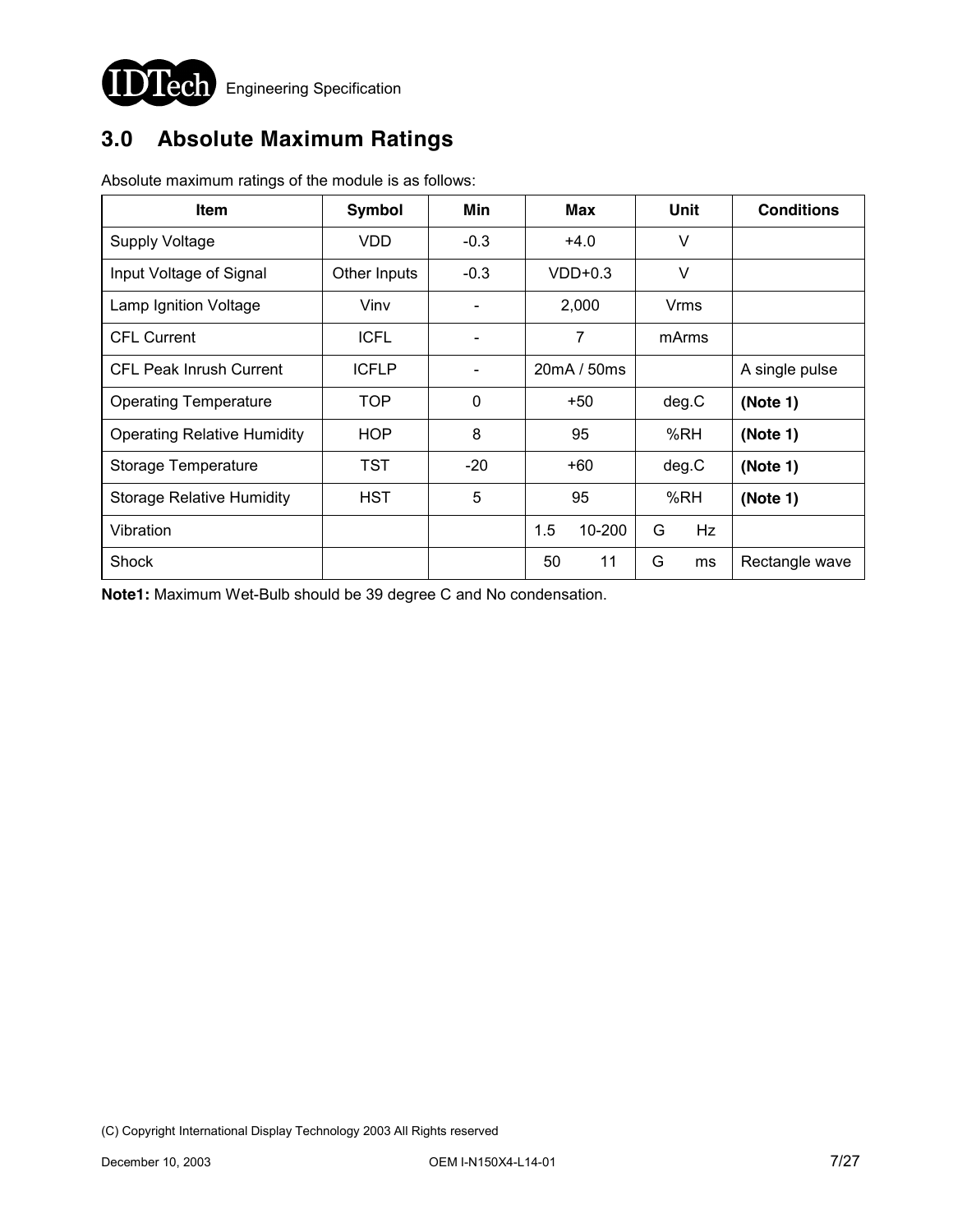

# **4.0 Optical Characteristics**

The optical characteristics are measured under stable conditions as follows under 25 degree C condition:

| Item                       | Conditions       |              |                          | Specification |  |
|----------------------------|------------------|--------------|--------------------------|---------------|--|
|                            |                  |              | Typ.                     | <b>Note</b>   |  |
| <b>Viewing Angle</b>       | Horizontal       | (Right)      | 85                       |               |  |
| (Degrees)                  | $K \geq 10$      | (Left)       | 85                       |               |  |
|                            | Vertical         | (Upper)      | 85                       |               |  |
| K: Contrast Ratio          | $K \geq 10$      | (Lower)      | 85                       |               |  |
| Contrast ratio             |                  |              | 400                      |               |  |
| Response Time<br>(ms)      | Rising + Falling |              | 60                       | 120 Max.      |  |
| Color                      | Red              | X            | $\overline{\phantom{a}}$ |               |  |
| Chromaticity               | Red              | y            |                          |               |  |
| (CIE)                      | Green            | X            |                          |               |  |
|                            | Green            | у            |                          |               |  |
|                            | <b>Blue</b>      | $\mathsf{x}$ |                          |               |  |
|                            | <b>Blue</b>      | у            | -                        |               |  |
|                            | White            | X            | 0.313                    | $+0.030$      |  |
|                            | White            | y            | 0.329                    | $+0.030$      |  |
| White Luminance $(cd/m^2)$ |                  |              | 250Typ.                  | 200Min        |  |
| ICFL 6.5 mA                |                  |              | Center                   | Center        |  |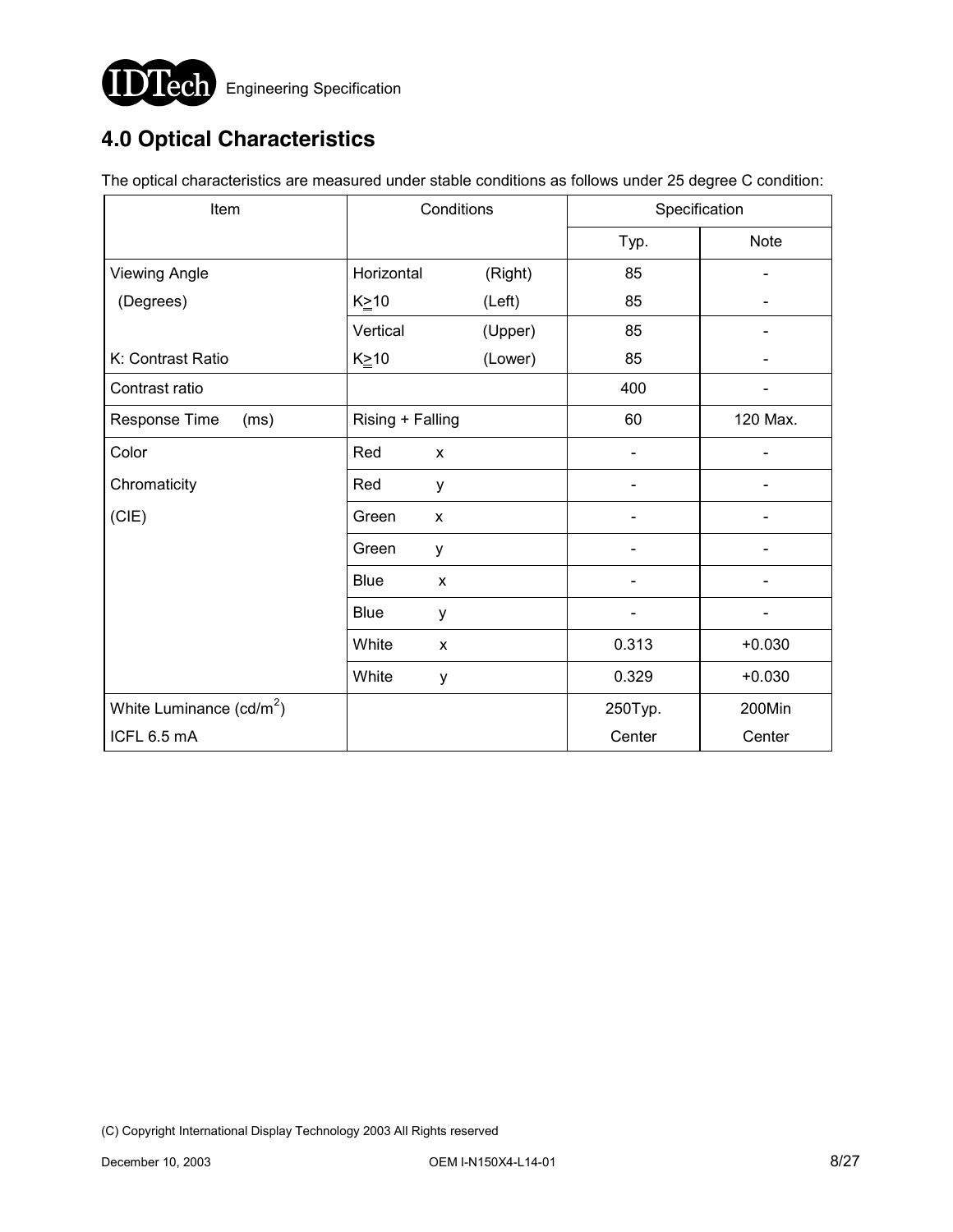

# **5.0 Signal Interface**

### **5.1 Connectors**

Physical interface is described as for the connector on module.

These connectors are capable of accommodating the following signals and will be following components.

| Connector Name / Designation         | For Signal Connector |
|--------------------------------------|----------------------|
| Manufacturer                         | JAE                  |
| Type / Part Number                   | FI-XB30SL-HF10       |
| <b>Mating Receptacle/Part Number</b> | FI-X30x              |

| Connector Name / Designation | For Lamp Connector |  |
|------------------------------|--------------------|--|
| Manufacturer                 | JST                |  |
| Type / Part Number           | <b>BHSR-02VS-1</b> |  |
| Mating Type / Part Number    | SM02B-BHSS-1       |  |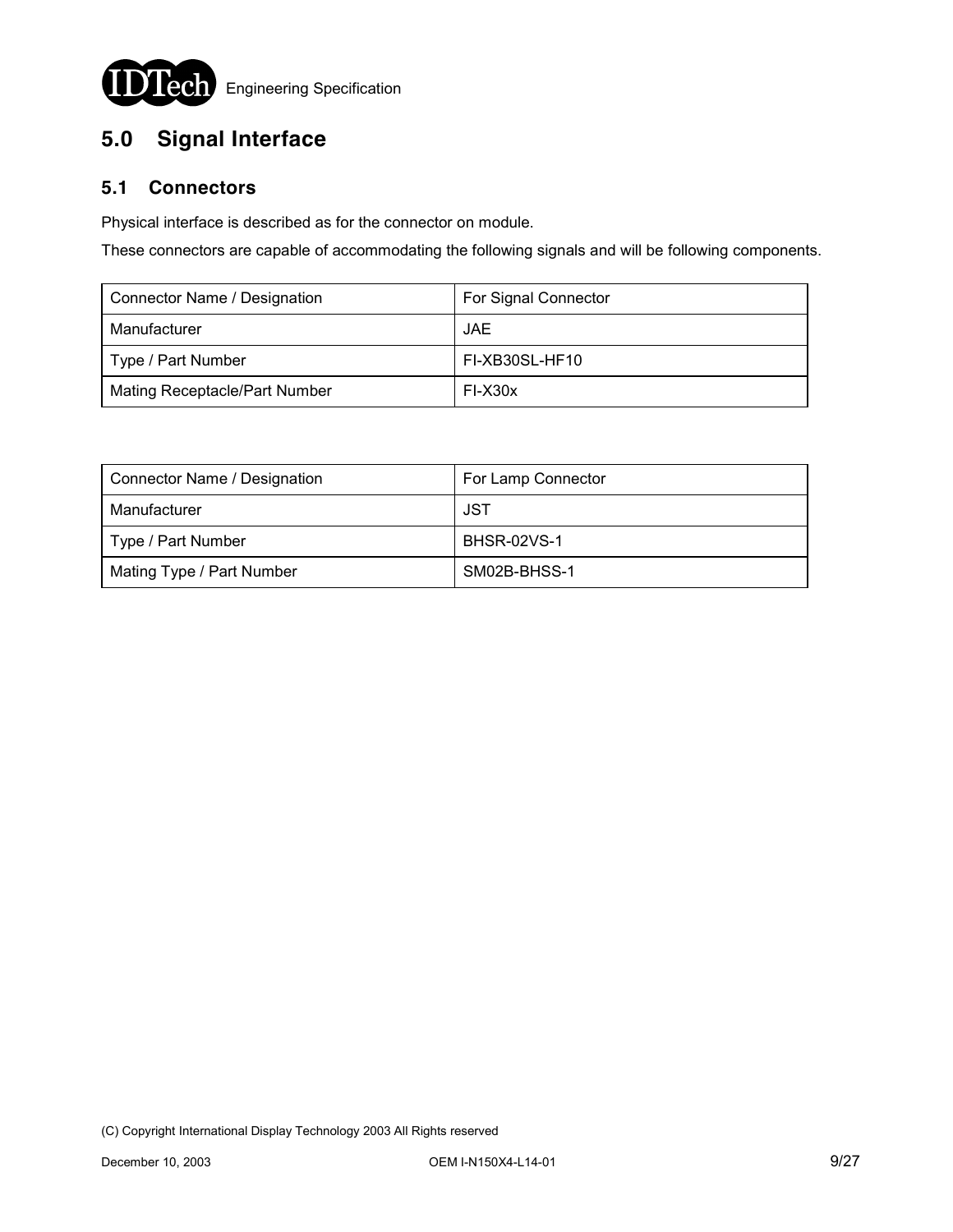

### **5.2 Interface Signal Connector**

| Pin #          | <b>Signal Name</b>    | Pin $#$ | <b>Signal Name</b> |
|----------------|-----------------------|---------|--------------------|
| 1              | <b>GND</b>            | 16      | <b>GND</b>         |
| $\overline{2}$ | <b>VDD</b>            | 17      | RxCLKIN-           |
| 3              | <b>VDD</b>            | 18      | RxCLKIN+           |
| 4              | VEDID (Note 2, 3)     | 19      | <b>GND</b>         |
| 5              | Reserved (Note 1)     | 20      | <b>NC</b>          |
| 6              | CLKEEDID (Note 2, 4)  | 21      | <b>NC</b>          |
| $\overline{7}$ | DataEEDID (Note 2, 4) | 22      | <b>GND</b>         |
| 8              | RxIN0-                | 23      | NC                 |
| 9              | RxIN0+                | 24      | <b>NC</b>          |
| 10             | <b>GND</b>            | 25      | <b>GND</b>         |
| 11             | RxIN1-                | 26      | NC                 |
| 12             | RxIN1+                | 27      | NC                 |
| 13             | <b>GND</b>            | 28      | <b>GND</b>         |
| 14             | RxIN2-                | 29      | <b>NC</b>          |
| 15             | RxIN2+                | 30      | <b>NC</b>          |

| Pin # | <b>Signal Name</b> |  |
|-------|--------------------|--|
| 16    | <b>GND</b>         |  |
| 17    | <b>RxCLKIN-</b>    |  |
| 18    | RxCLKIN+           |  |
| 19    | <b>GND</b>         |  |
| 20    | <b>NC</b>          |  |
| 21    | <b>NC</b>          |  |
| 22    | <b>GND</b>         |  |
| 23    | <b>NC</b>          |  |
| 24    | <b>NC</b>          |  |
| 25    | <b>GND</b>         |  |
| 26    | <b>NC</b>          |  |
| 27    | <b>NC</b>          |  |
| 28    | <b>GND</b>         |  |
| 29    | <b>NC</b>          |  |
| 30    | ΝC                 |  |

**Note:** 1. 'Reserved' pins are not allowed to connect any other line.

- 2. This LCD Module complies with "VESA ENHANCED EXTENDED DISPLAY IDENTIFICATION DATA STANDARD Release A, Revision 1" and supports "EEDID version 1.3".
- 3.  $V_{FENID}$  power source shall be the limited current circuit which has not exceeding 1A. (Reference Document : "Enhanced Display Data Channel (E-DDC<sup>™</sup>) Proposed Standard", VESA)
- 4. Both CLK<sub>EEDID</sub> line and DATA<sub>EEDID</sub> line are pulled up with 10k ohm resistor to V<sub>EEDID</sub> power source line at LCD panel, respectively.

Voltage levels of all input signals are LVDS compatible (except VDD, EEDID). Refer to "Signal Electrical Characteristics for LVDS Receiver", for voltage levels of all input signals.

### **5.3 Interface Signal Description**

|  |  | <b>Signal Description</b> |
|--|--|---------------------------|
|--|--|---------------------------|

| Signal Name        | Description                                                      |
|--------------------|------------------------------------------------------------------|
| RxIN0+, RxIN0-     | LVDS differential data input (Red0-Red5, Green0)                 |
| RxIN1+, RxIN1-     | LVDS differential data input (Green1-Green5, Blue0-Blue1)        |
| RxIN2+, RxIN2-     | LVDS differential data input (Blue2-Blue5, HSync, VSync, DSPTMG) |
| RxCLKIN+, RxCLKIN- | LVDS differential clock input                                    |
| VDD                | +3.3V Power Supply                                               |
| <b>GND</b>         | Ground                                                           |

**Note:** Input signals shall be low or Hi-Z state when VDD is off.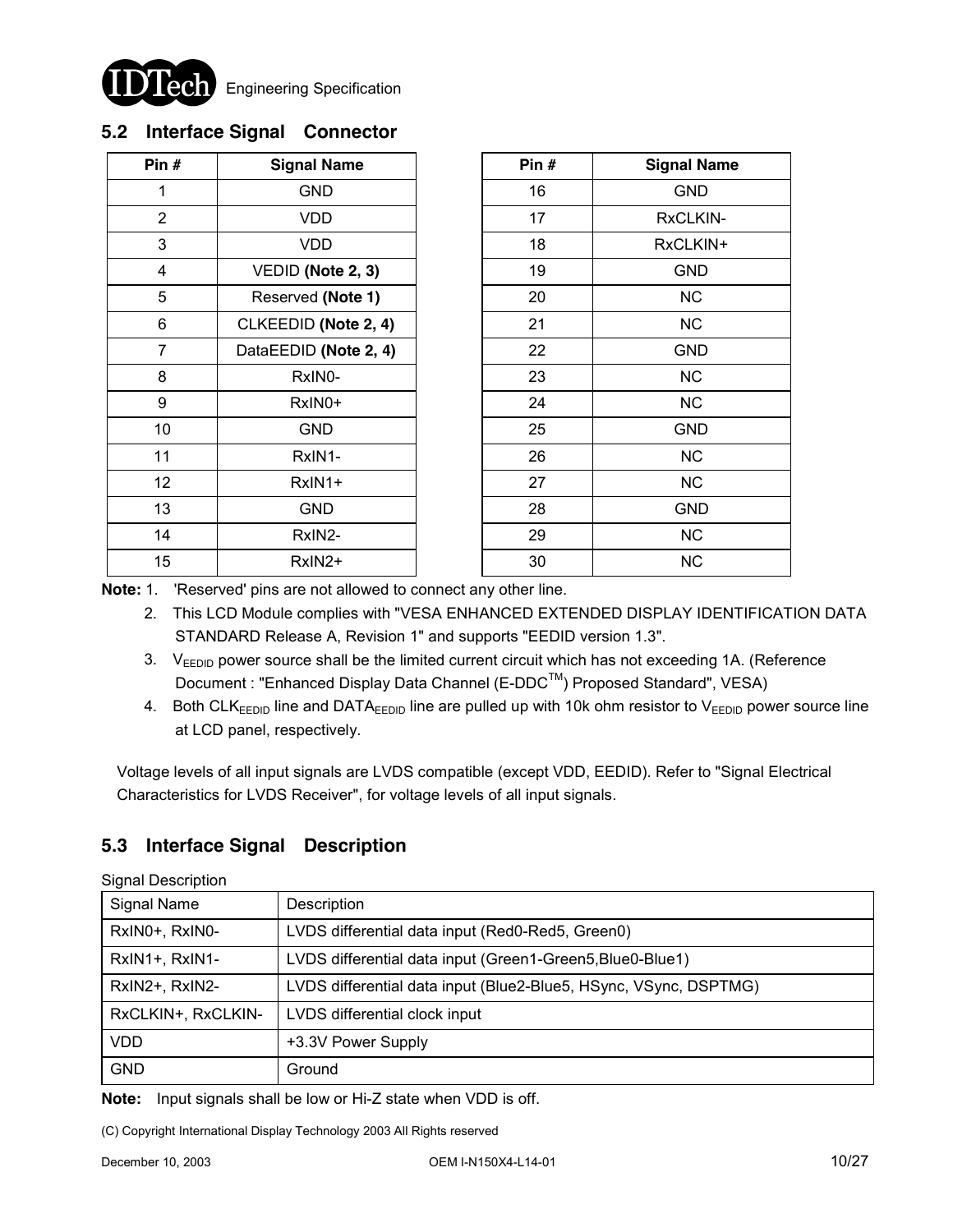

| <b>SIGNAL NAME</b>   | Description                                                                               |
|----------------------|-------------------------------------------------------------------------------------------|
| +RED5                | Red Data 5 (MSB)                                                                          |
| +RED4                | Red Data 4                                                                                |
| +RED3                | Red Data 3                                                                                |
| +RED2                | Red Data 2                                                                                |
| +RED1                | Red Data 1                                                                                |
| +RED0                | Red Data 0 (LSB)                                                                          |
|                      |                                                                                           |
|                      | Red-pixel Data: Each red pixel's brightness data consists of these 6 bits pixel data.     |
| +GREEN 5             | Green Data 5 (MSB)                                                                        |
| +GREEN 4<br>+GREEN 3 | Green Data 4<br>Green Data 3                                                              |
| +GREEN 2             | Green Data 2                                                                              |
| +GREEN 1             | Green Data 1                                                                              |
| +GREEN 0             | Green Data 0 (LSB)                                                                        |
|                      |                                                                                           |
|                      | Green-pixel Data: Each green pixel's brightness data consists of these 6 bits pixel data. |
| +BLUE 5              | Blue Data 5 (MSB)                                                                         |
| +BLUE 4              | Blue Data 4                                                                               |
| +BLUE 3              | Blue Data 3                                                                               |
| +BLUE 2              | Blue Data 2                                                                               |
| +BLUE 1              | Blue Data 1                                                                               |
| +BLUE 0              | Blue Data 0 (LSB)                                                                         |
|                      | Blue-pixel Data: Each blue pixel's brightness data consists of these 6 bits pixel data.   |
| <b>DTCLK</b>         | Data Clock: The typical frequency is 65.0 MHz.                                            |
|                      | The signal is used to strobe the pixel data and the DSPTMG.                               |
| +DSPTMG (DSP)        | When the signal is high, the pixel data shall be valid to be displayed.                   |
| VSYNC (V-S)          | Vertical Sync: The signal is synchronized to DTCLK.                                       |
|                      | Both active high/low signals acceptable.                                                  |
| HSYNC (H-S)          | Horizontal Sync: The signal is synchronized with DTCLK.                                   |
|                      | Both active high/low signals are acceptable.                                              |
| <b>VDD</b>           | Power Supply                                                                              |
| <b>GND</b>           | Ground                                                                                    |
| <b>VEEDID</b>        | EEDID 3.3 V Power Supply                                                                  |
| <b>CLKEDID</b>       | <b>EEDID Clock</b>                                                                        |
| DataEEDID            | <b>EEDID Data</b>                                                                         |

**Note:** Output signals except VEEDID, CLKEEDID and DataEEDID from any system shall be Hi-Z state when

VDD is off.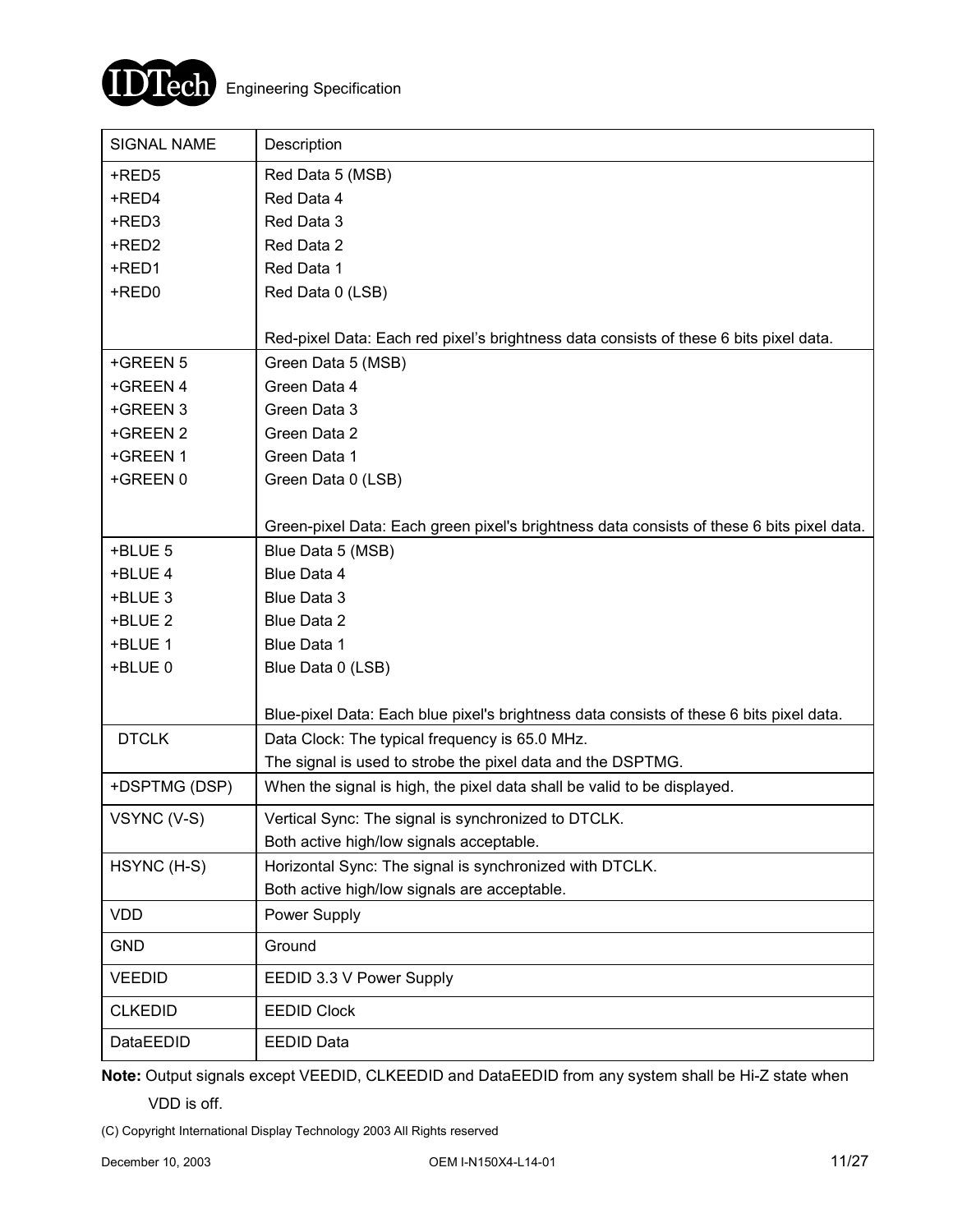

### **5.3.1 E-EDID**

#### E-EDID detail in this LCD module is in the following table.

| Address (hex) | Description                  | Data (hex)                                | Remark                                                 |
|---------------|------------------------------|-------------------------------------------|--------------------------------------------------------|
| $00 - 07$     | Header                       | 00 FF FF FF FF FF FF 00                   | Header, Fixed                                          |
| $08 - 09$     | ID Manufacturer Name         | 24 94                                     | "IDT"                                                  |
| $0A - 0B$     | <b>ID Product Code</b>       | (Note 1)                                  | <b>Product Code</b>                                    |
| $OC - OF$     | <b>ID Serial Number</b>      | 00 00 00 00                               | Unused                                                 |
| 10            | Week of Manufacture          | 00                                        | Unused                                                 |
| 11            | Year of Manufacture          | 00                                        | Unused                                                 |
| $12 - 13$     | EDID Structure Version /     | 01 03                                     | Ver1.3                                                 |
|               | Revision                     |                                           |                                                        |
| $14 - 18$     | Basic Display Parameter /    | 80 1E 17 78 0A                            | Active Area: 30.41cm x 22.81cm,                        |
|               | Features                     |                                           | Gamma: 2.2                                             |
| $19 - 22$     | <b>Color Characteristics</b> | (Note 1)                                  |                                                        |
| $23 - 25$     | <b>Established Timing</b>    | 00 00 00                                  | Unused                                                 |
| $26 - 35$     | <b>Standard Timing</b>       | 01 01 01 01 01 01 01 01 01 Unused         |                                                        |
|               | Identification               | 01 01 01 01 01 01 01                      |                                                        |
| $36 - 47$     | Detailed Timing / Monitor    | 64 19 00 40 41 00 26 30 18 Typical Timing |                                                        |
|               | Description #1               | 88 36 00 30 E4 10 00 00 18                |                                                        |
| $48 - 59$     | Detailed Timing / Monitor    | (Note 1)                                  |                                                        |
|               | Description #2               |                                           |                                                        |
| $5A - 6B$     | Detailed Timing / Monitor    |                                           | 00 00 00 FE 00 49 44 54 65 Manufactuerer name "IDTech" |
|               | Description #3               | 63 68 0A 20 20 20 20 20 20                |                                                        |
| $6C - 7D$     | Detailed Timing / Monitor    |                                           | 00 00 00 FE 00 4E 31 35 30 Manufacturer P/N "N150X4"   |
|               | Description #4               | 58 34 0A 20 20 20 20 20 20                |                                                        |
| 7E            | <b>Extension Flag</b>        | 00                                        | No extension                                           |
| 7F            | Checksum                     | (Note 1)                                  |                                                        |
|               |                              |                                           |                                                        |

**Note 1:** Detail data contents shall be determined with concurrence between user and International Display Technology (IDTech).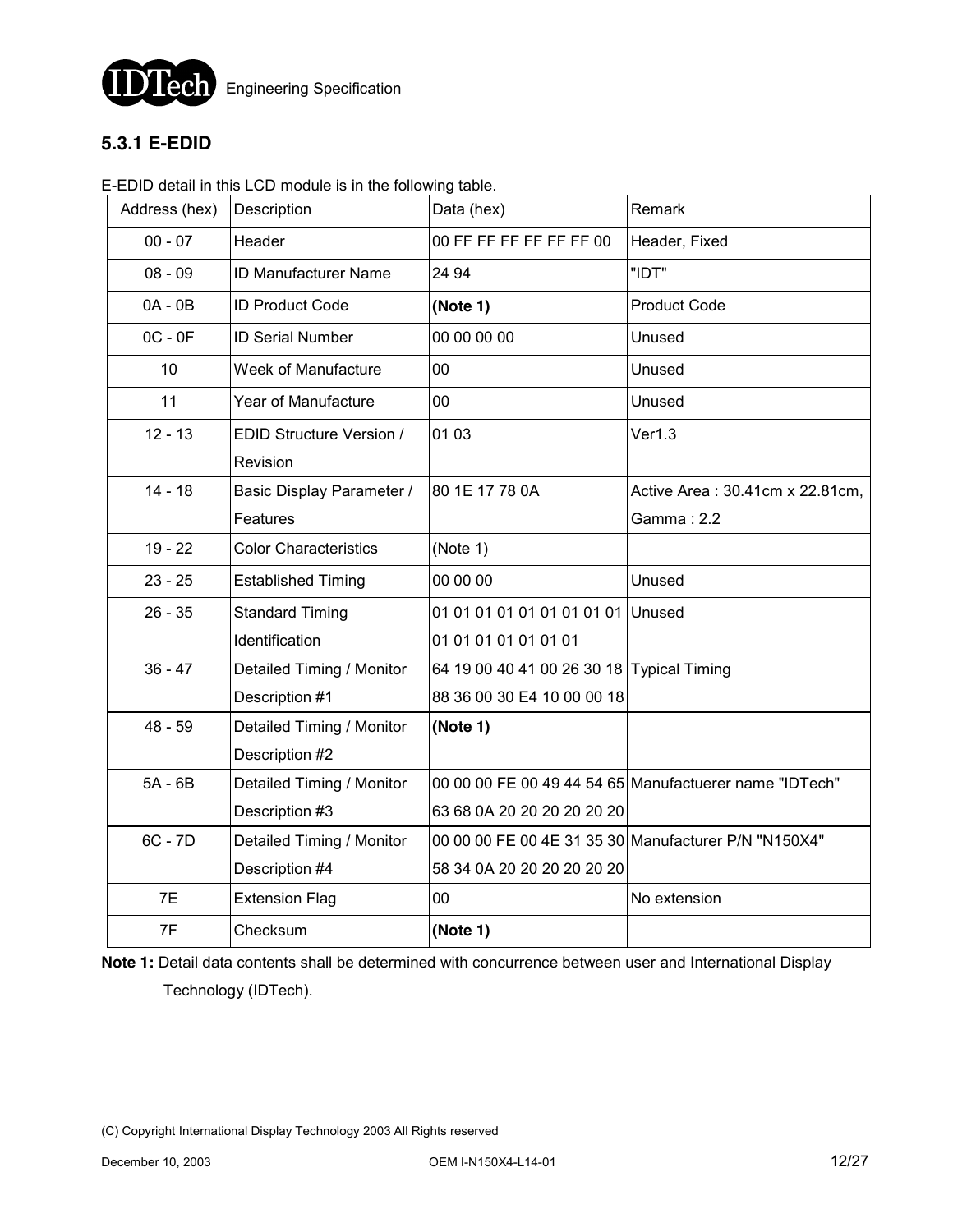

### **5.4 Interface Signal Electrical Characteristics**

### **5.4.1 Signal Electrical Characteristics for LVDS Receiver**

The LVDS receiver equipped in this LCD module is compatible with ANSI/TIA/TIA-644 standard.

Electrical Characteristics

| Parameter                            | Symbol       | Min    | Typ | Max    | Unit | Conditions                  |
|--------------------------------------|--------------|--------|-----|--------|------|-----------------------------|
| Differential Input High Threshold    | Vth          |        |     | $+100$ | mV   | $Vcm=+1.2V$                 |
| Differential Input Low Threshold     | Vtl          | $-100$ |     |        | mV   | $Vcm = +1.2V$               |
| Magnitude Differential Input Voltage | Vid          | 100    |     | 600    | mV   |                             |
| Common Mode Voltage                  | Vcm          | 1.0    | 1.2 | 1.5    | V    | Vth - Vtl = $200 \text{mV}$ |
| Common Mode Voltage Offset           | $\Delta$ Vcm | -50    |     | $+50$  | mV   | Vth - Vtl = $200 \text{mV}$ |

**Note:** Input signals shall be low or Hi-Z state when VDD is off.

#### Voltage Definitions

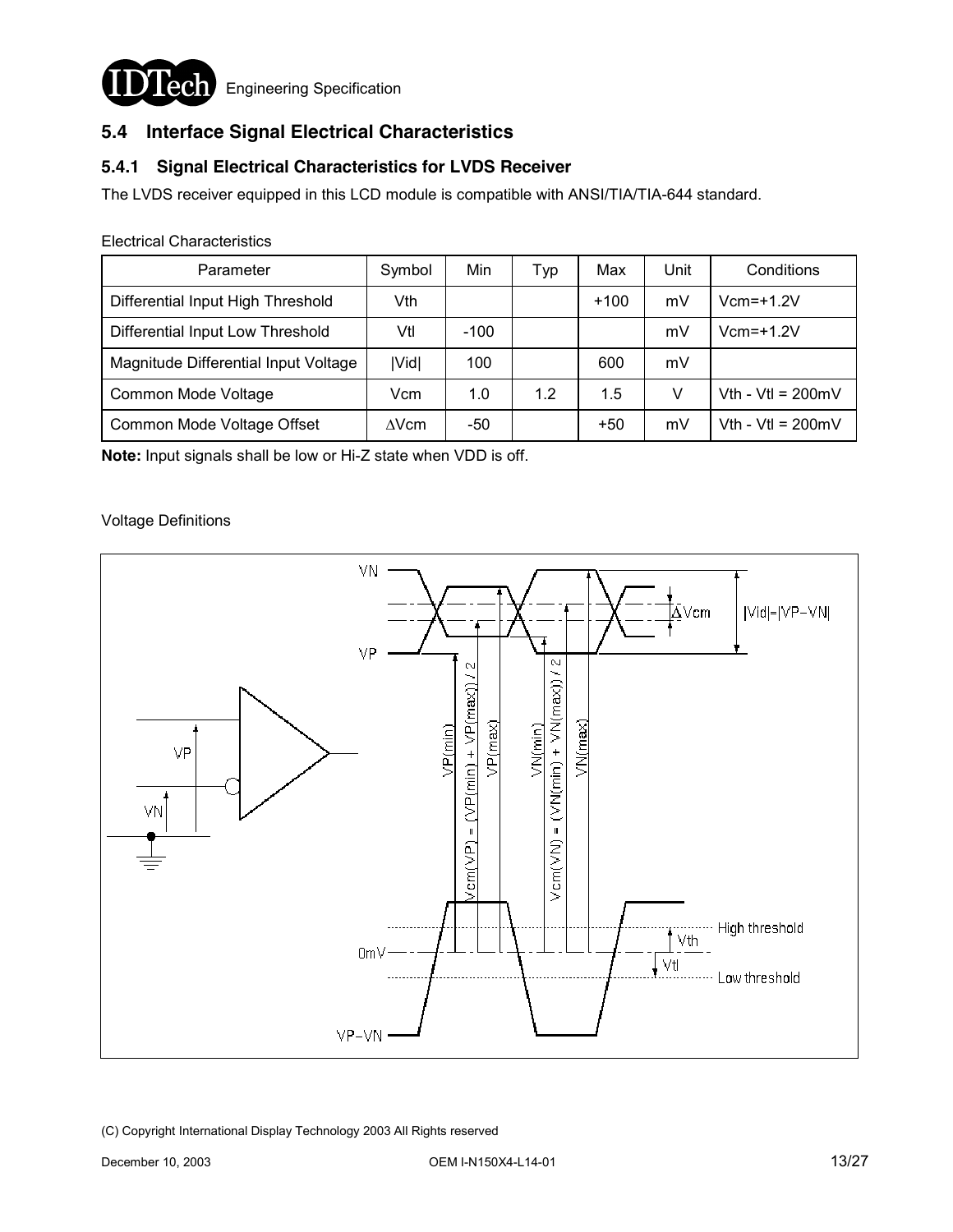

#### Measurement System



#### Timing Requirements

| Parameter                      | Symbol | Min   | Typ   | Max    | Unit       | Conditions                       |
|--------------------------------|--------|-------|-------|--------|------------|----------------------------------|
| <b>Clock Frequency</b>         | fc     | 50    | 65    | 67     | <b>MHz</b> |                                  |
| Cycle Time                     | tc     | 14.93 | 15.38 | 20.00  | ns         |                                  |
| Data Setup Time (Note 1)       | Tsu    | 500   |       |        | ps         | $fc = 65 MHz$ , $tCCJ < 50 ps$ , |
| Data Hold Time (Note 2)        | Thd    | 500   |       |        | ps         | $Vth-Vt = 400mV$ .               |
|                                |        |       |       |        |            | Vcm = $1.2V$ , $\Delta V$ cm = 0 |
| Cycle-to-cycle jitter (Note 3) | tCCJ   | -150  |       | $+150$ | ps         | $fc = 65MHz$ .                   |
|                                |        |       |       |        |            | Tsu=Thd=900ps                    |
| Cycle Modulation Rate (Note 4) | tCJavg |       |       | 20     | ps/clk     | $fc = 65MHz$ .                   |
|                                |        |       |       |        |            | Tsu=Thd=900ps                    |

#### **Note:**

- 1. All values are at VDD=3.3V, Ta=25 degree C.
- 2. See figure "**Timing Definition**" and "**Timing Definition (detail A)**" for definition.
- 3. Jitter is the magnitude of the change in input clock period.
- 4. This specification defines maximum average cycle modulation rate in peak-to-peak transition within any 100 clock cycles. Figure "**Cycle Modulation Rate**" illustrates a case against this requirement. This specification is applied only if input clock peak jitter within any 100 clock cycles is greater than 300ps.
- (C) Copyright International Display Technology 2003 All Rights reserved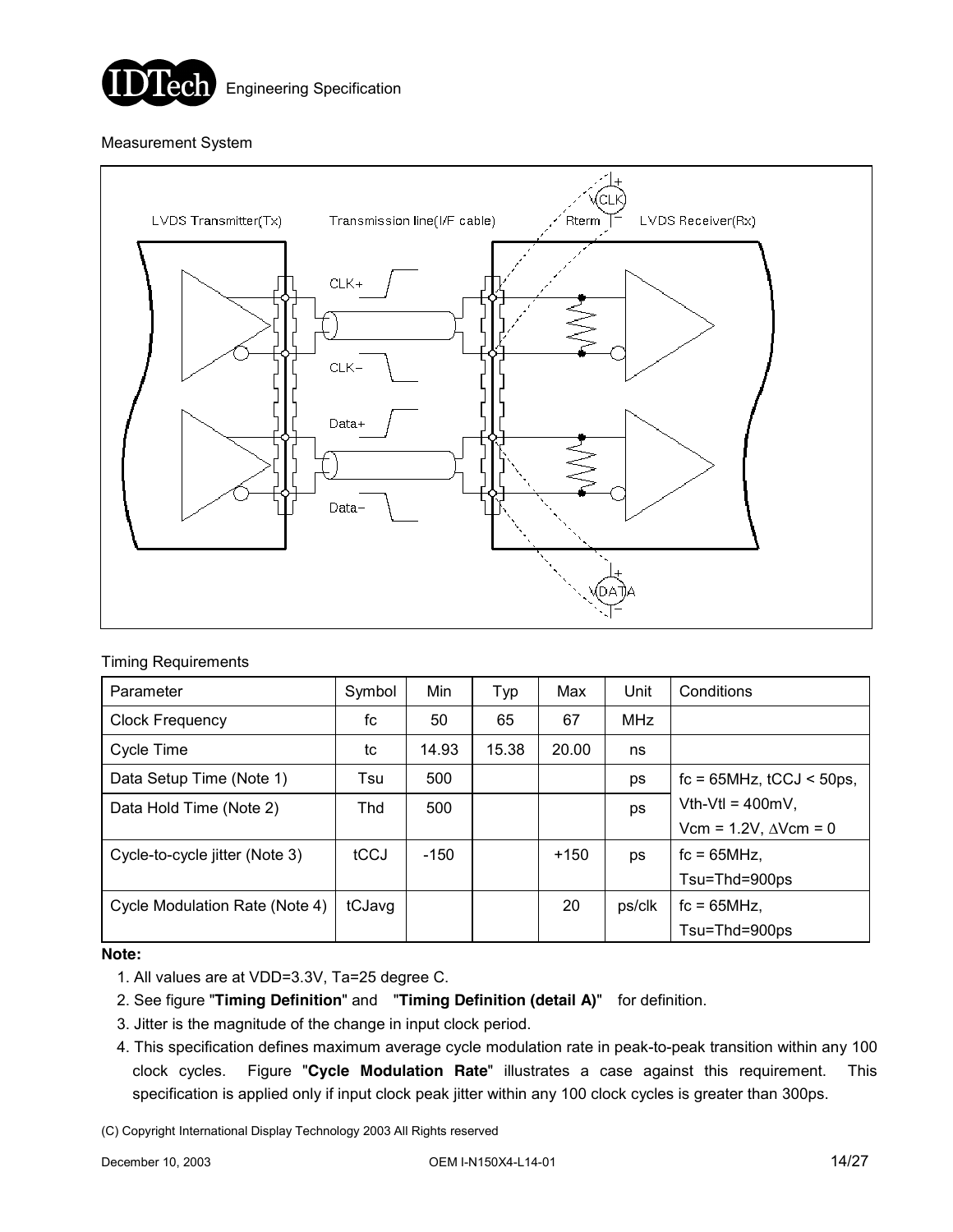

#### Timing Definition

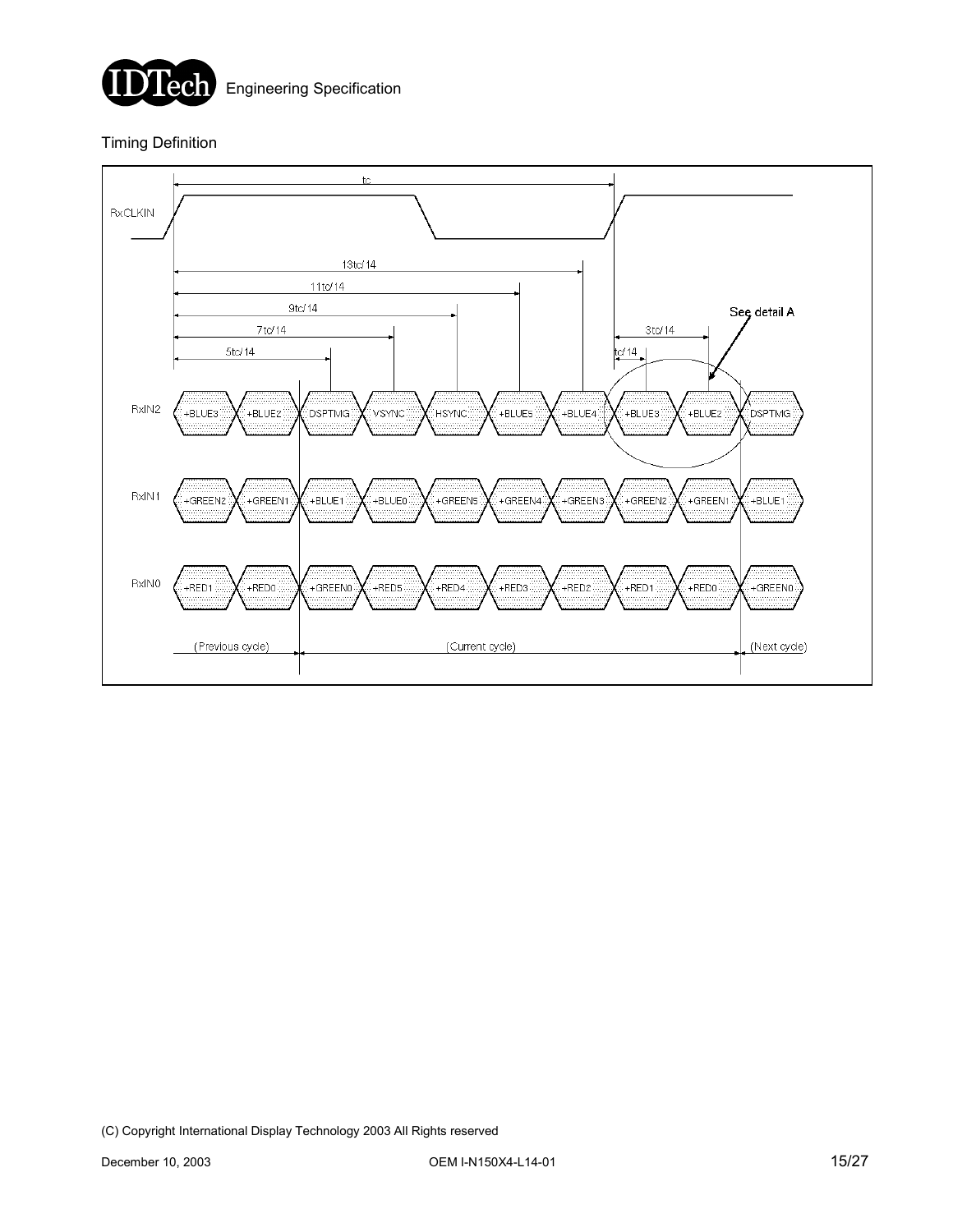

### Timing Definition (detail A)



**Note:** Tsu and Thd are internal data sampling window of receiver. Trskm is the system skew margin; i.e., the sum of cable skew, source clock jitter, and other inter-symbol interference, shall be less than Trskm.



#### Cycle Modulation Rate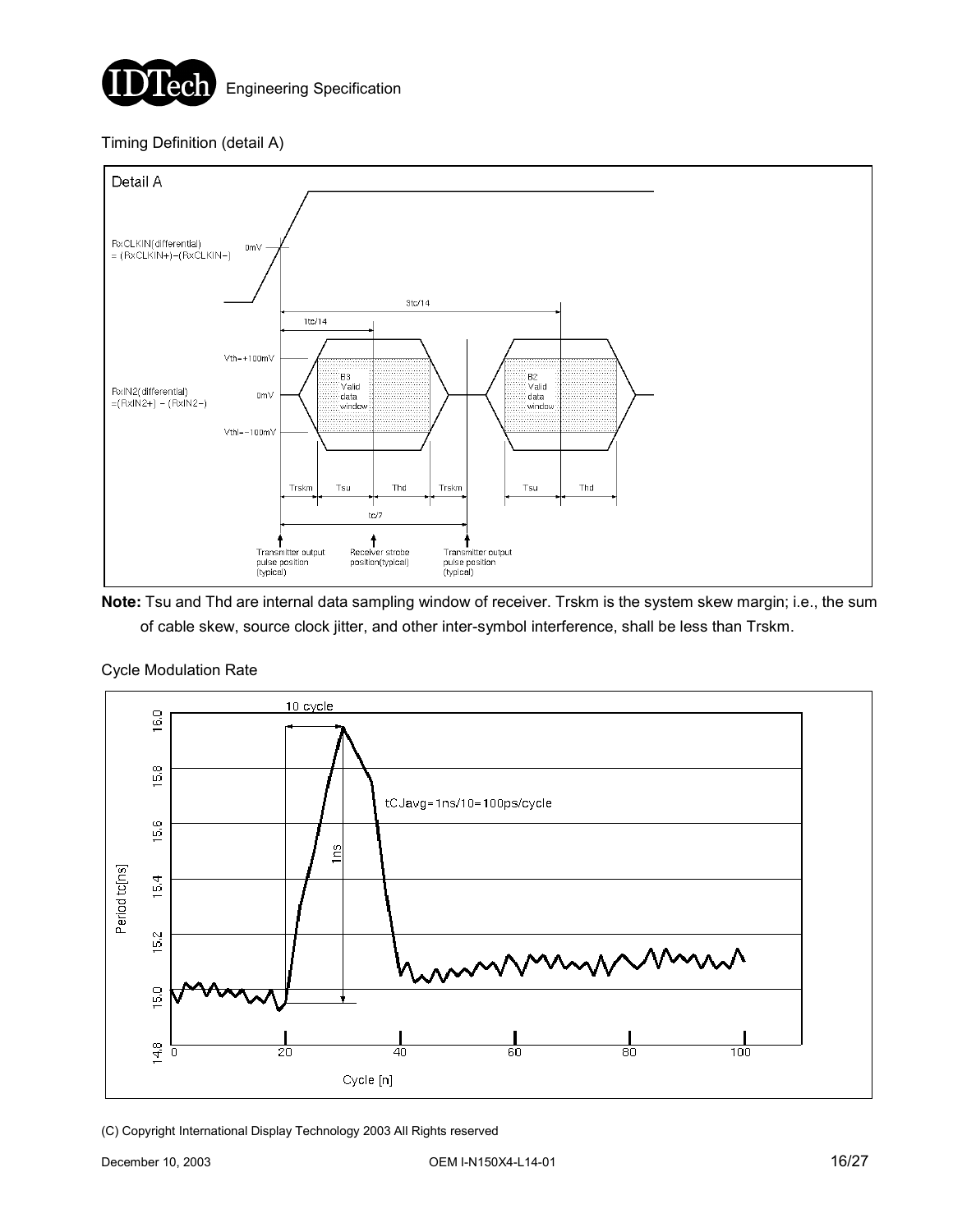

### **5.4.2 LVDS Receiver Internal Circuit**

The following figure shows the internal block diagram of the LVDS receiver.

This LCD module equips termination resistors for LVDS link.



### **5.4.3 Recommended Guidelines for Motherboard PCB Design and Cable Selection**

Following the suggestions below will help to achieve optimal results.

- Use controlled impedance media for LVDS signals. They should have a matched differential impedance of 100 ohm.
- Match electrical lengths between traces to minimize signal skew.
- Isolate TTL signals from LVDS signals.
- For cables, twisted pair, twin, or flex circuit with close coupled differential traces are recommended.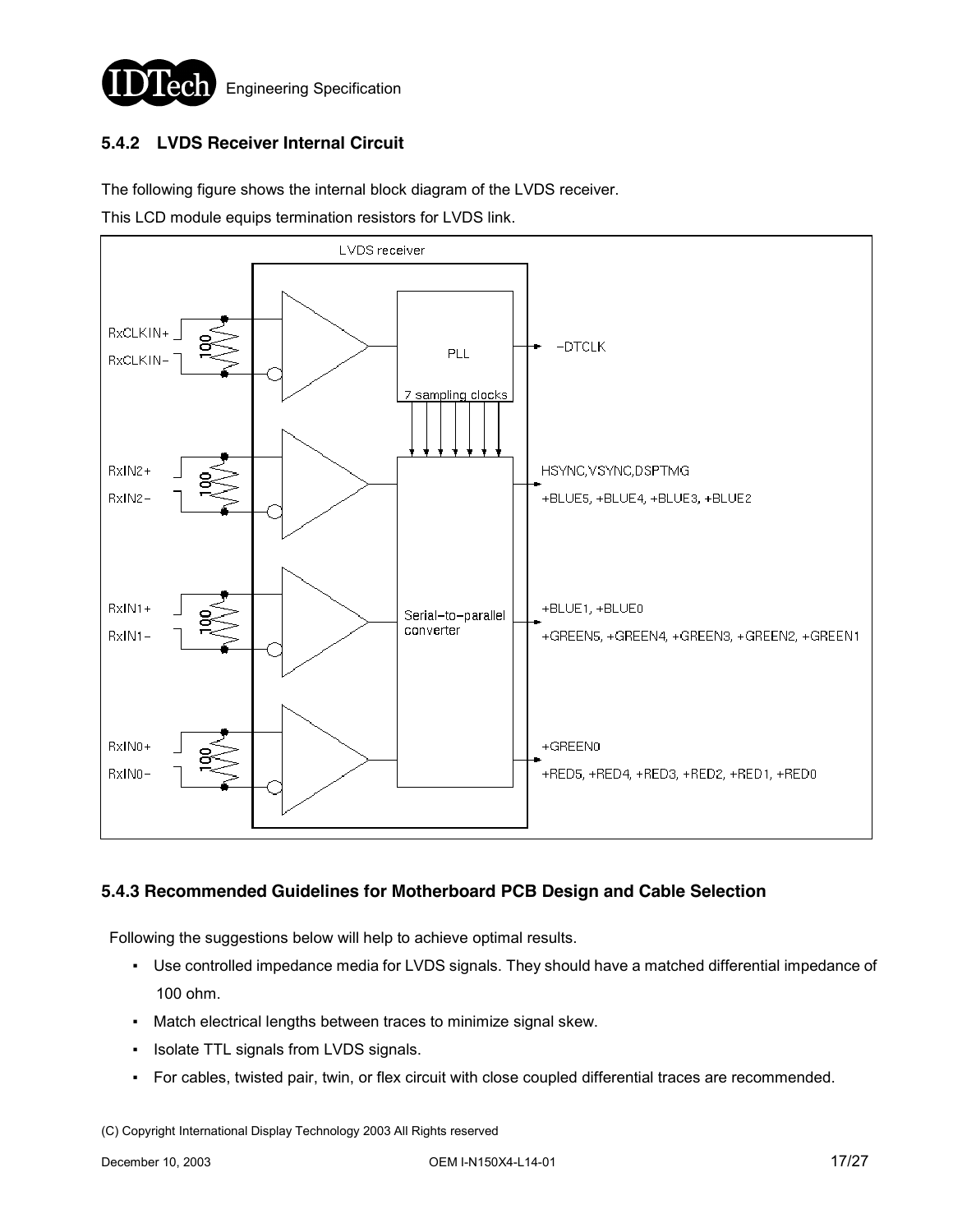

### **5.5 Signal for Lamp Connector**

| Pin $#$ | <b>Signal Name</b> |  |  |
|---------|--------------------|--|--|
|         | Lamp High Voltage  |  |  |
|         | Lamp Low Voltage   |  |  |

### **6.0 Pixel format image**

Following figure shows the relationship of the input signals and LCD pixel format image.

Even and odd pair of RGB data are sampled at a time.

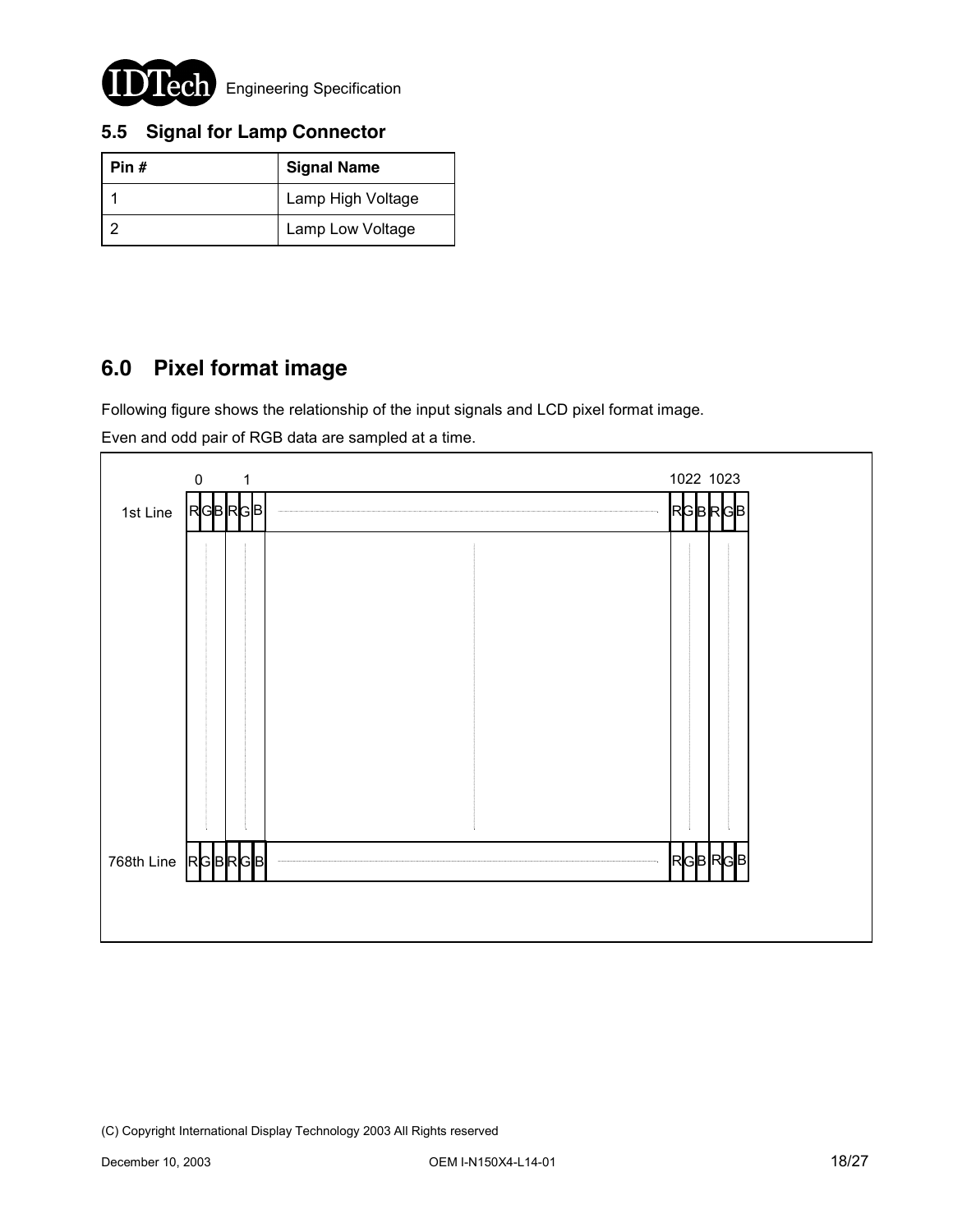

# **7.0 Parameter guide line for CFL Inverter**

| <b>SYMBOL</b> | <b>PARAMETER</b>               | <b>MIN</b> | D.P      | <b>MAX</b> | <b>UNITS</b>           | <b>CONDITION</b>   |
|---------------|--------------------------------|------------|----------|------------|------------------------|--------------------|
|               |                                |            | (Note 1) |            |                        |                    |
| (L63)         | <b>White Luminance</b>         |            | 250      |            | $\lceil cd/m^2 \rceil$ | Ta=25[deg. C]      |
|               | (Center)                       |            |          |            |                        | ICFL=6.5[mArms]    |
| <b>ICFL</b>   | CFL current                    | 3.0        | 6.5      | 7.0        | [mArms]                | Ta=25[deg. C]      |
|               |                                |            |          |            |                        | (Note 2,5)         |
| <b>ICFLP</b>  | <b>CFL Peak Inrush Current</b> |            |          | 20         | [mA]                   | $Ta=25[deg.C]$     |
|               |                                |            |          |            |                        | (Note 2,6)         |
| <b>FCFL</b>   | <b>CFL Frequency</b>           | 40         |          | 70         | [kHz]                  | Ta=25[deg. C]      |
|               |                                |            |          |            |                        | (Note 3)           |
| <b>VCFLi</b>  | Inverter Ignition Voltage      | 1,600      |          |            | [Vrms]                 | $Ta=0$ [deg. $C$ ] |
|               |                                |            |          |            |                        |                    |
| <b>VCFL</b>   | CFL Voltage (Reference)        |            | 630      |            | [Vrms]                 | Ta=25[deg. C]      |
|               |                                |            |          |            |                        |                    |
| <b>PCFL</b>   | CFL Power consumption          |            | 4.1      | 4.5        | [W]                    | $Ta=25[deg.C]$     |
|               |                                |            |          |            |                        | (Note 4)           |

**Note:** 

- 1. Design Point
- 2. If it exceeds MIN/MAX values, then"CFL Life" , "ON/OFF Cycle", and "SAFETY" will not be guaranteed.
- 3. CFL Frequency should be carefully determined to avoid interference between inverter and TFT LCD.
- 4. Calculated value for reference (ICFL x VCFL = PCFL).
- 5. It should be employed the inverter which has `Duty Dimming`, if ICFL is less than 4[mA].
- 6. Duration: 50msec MAX

<sup>(</sup>C) Copyright International Display Technology 2003 All Rights reserved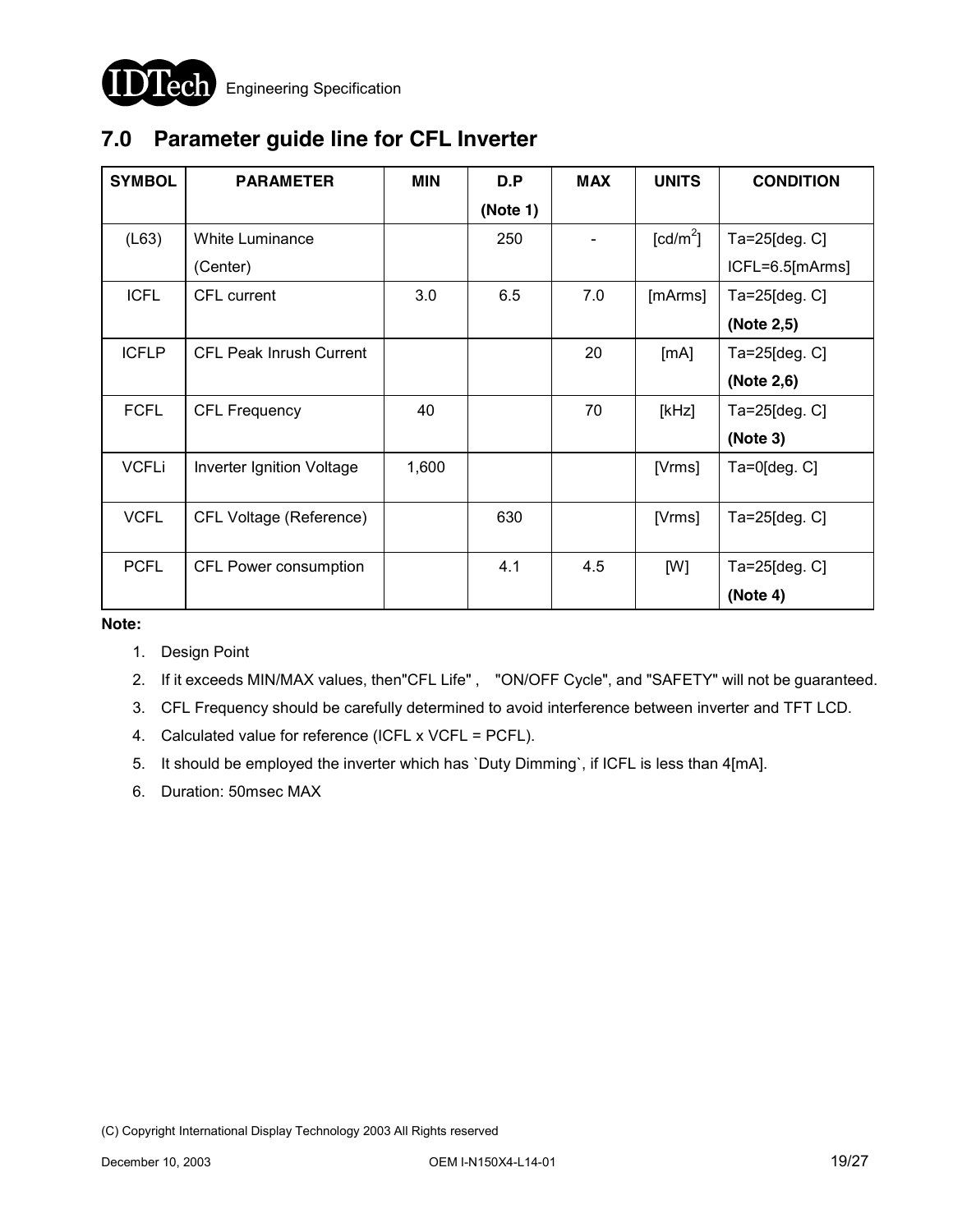

The following chart is Luminance versus Lamp Current for your reference.

**TBD**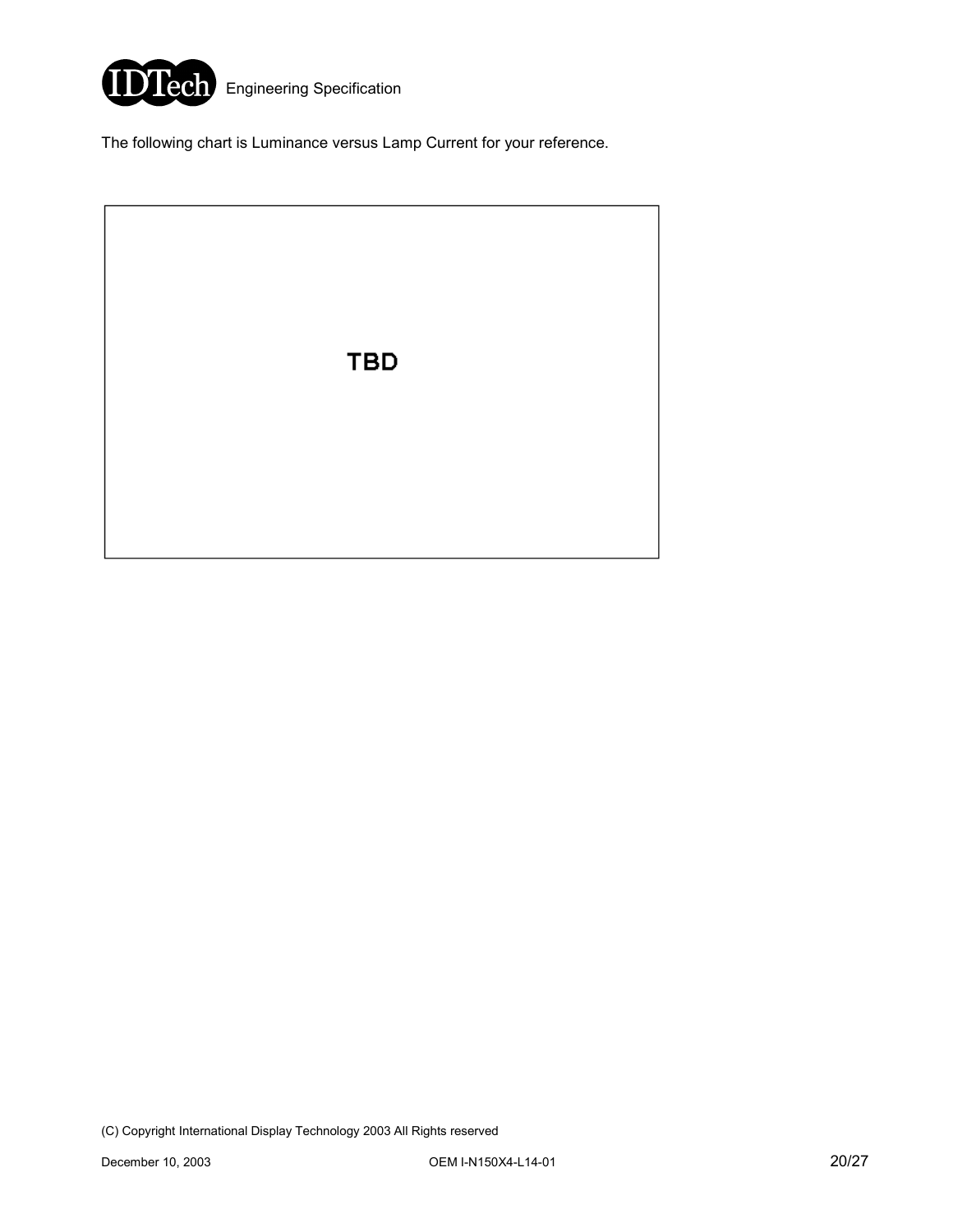

## **8.0 Interface Timings**

Basically, interface timings should match the VESA 1024x768 / 60 Hz (VG901101) manufacturing guide line timing. These timings described here are not actual input timings of LCD module but output timings of SN75LVDS86DGG (Texas Instruments) or equivalent.

# **Symbol MIN TYP MAX Unit Note** fdck | DTCLK Frequency | 50.00 | 65.00 | 67.00 | MHz tck DTCLK cycle time 14.93 15.38 20.00 nsec tx | X total time  $\vert$  1206 | 1344 | 2047 | tck tacx | X active time  $\vert$  1024 | 1024 | 1024 | tck Hsync H frequency The Research H at A8.363 H KHz Hsw H-Sync width 8 136 tck 2 Hbp | H back porch | 8 | 160 | 510 | tck | 2 Hfp | H front porch | 0 | 24 | tck ty Y total time 777 806 1023 tx tacy Y active time 768 768 768 tx Vsync Frame rate 1991 1995 55 60 61 Hz Vw V-sync Width 1 6 tx Vfp | V-sync front porch | 1 | 3 | tx Vbp  $\vert$  V-sync back porch  $\vert$  7  $\vert$  29  $\vert$  63  $\vert$  tx  $\vert$  1

### **8.1 Timing Characteristics**

**Note1:** Vbp should be static.

**Note2:** Hsw+Hbp> 32 [tck]

 - The timing interval between V-Sync falling edge and H-Sync rising edge should be fixed between each V-Frame.(V-Sync and H-Sync polarity are assumed to be positive in this case.)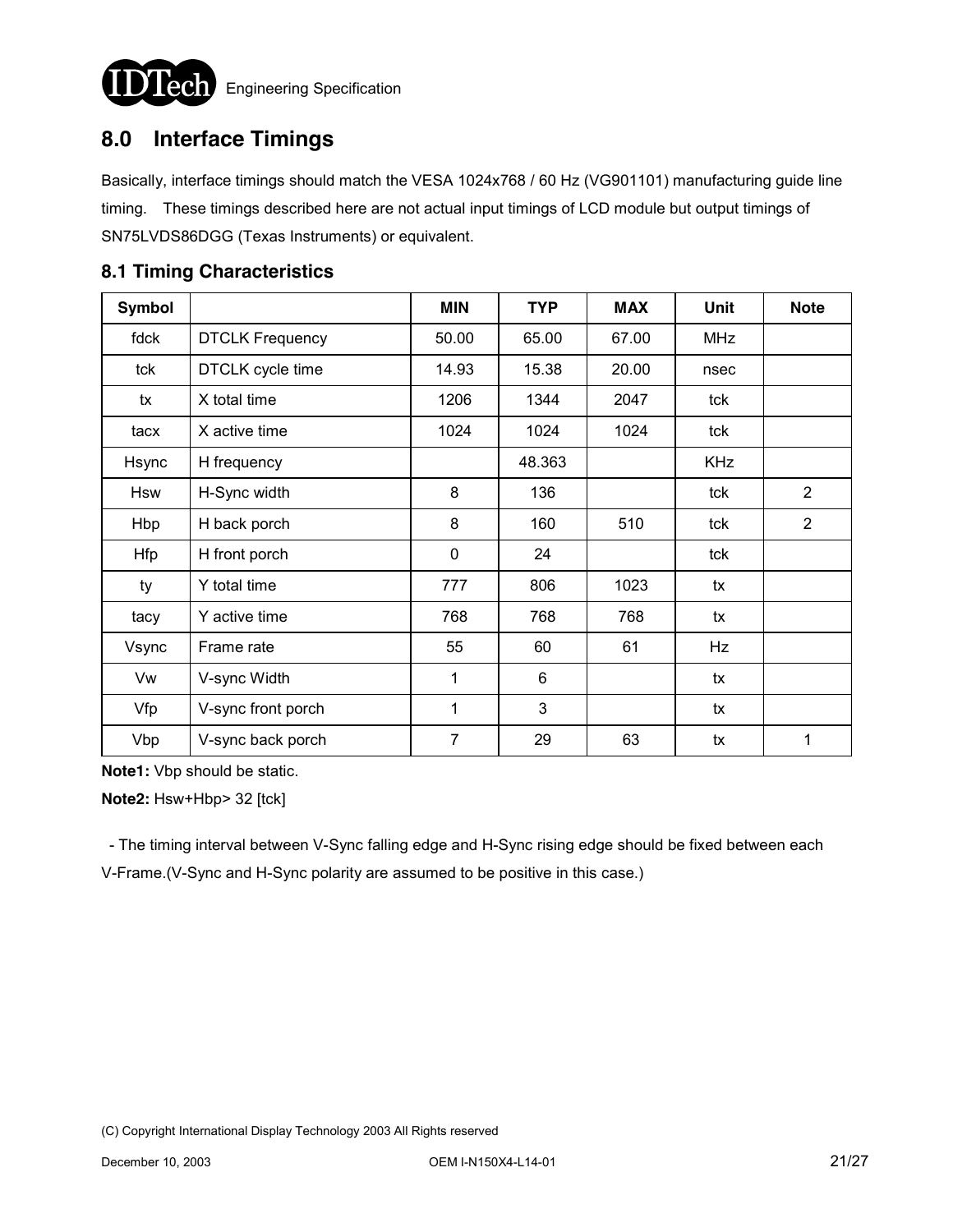

### **8.2 Timing Definition**

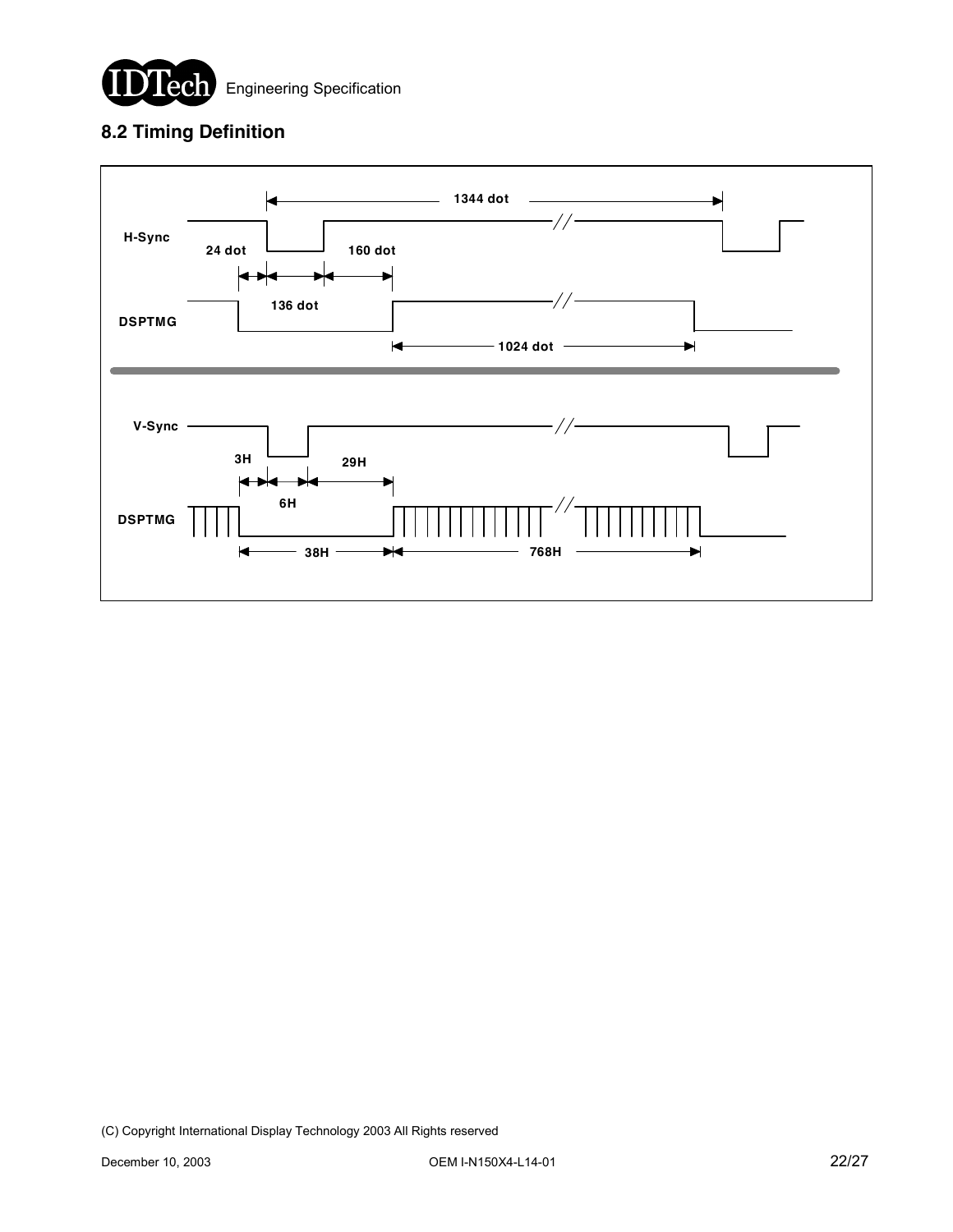

# **9.0 Power Consumption**

Input power specifications are as follows;

| <b>SYMBOL</b> | <b>PARAMETER</b>        | Min | <b>Typ</b> | <b>Max</b> | <b>UNITS</b> | <b>CONDITION</b>        |
|---------------|-------------------------|-----|------------|------------|--------------|-------------------------|
| <b>VDD</b>    | Logic/LCD Drive Voltage | 3.0 | 3.3        | 3.6        | [V]          | Load Capacitance 20[uF] |
|               |                         |     |            |            |              |                         |
| <b>PDD</b>    | <b>VDD Power</b>        |     | 1.6        |            | [W]          | All White Pattern       |
|               |                         |     | (TBD)      |            |              | $VDD=3.3[V]$            |
|               |                         |     |            | 2.2        | [W]          | Pattern,<br>Max.        |
|               |                         |     |            | (TBD)      |              | $VDD=3.6[V]$            |
| <b>IDD</b>    | <b>VDD Current</b>      |     | 490        |            | [mA]         | All White Pattern,      |
|               |                         |     | (TBD)      |            |              | $VDD=3.3[V]$            |
|               |                         |     |            | 650        | [mA]         | Max Pattern,            |
|               |                         |     |            | (TBD)      |              | $VDD=3.0[V]$            |
| VDDrp         | Allowable Logic/LCD     |     |            | 100        | $[mVp-p]$    |                         |
|               | Drive Ripple Voltage    |     |            |            |              |                         |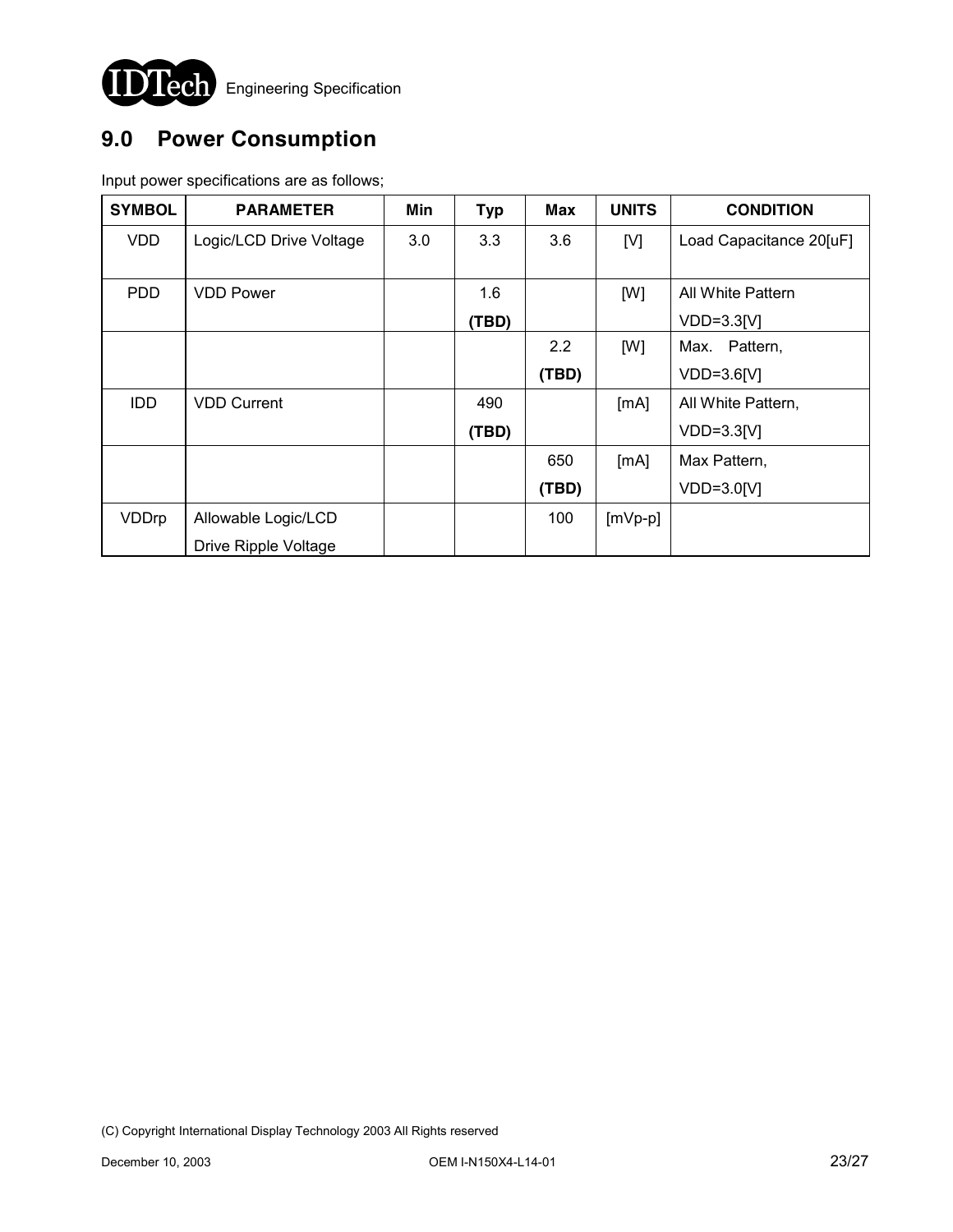

# **10.0 Power ON/OFF Sequence**

VDD power and lamp on/off sequence is as follows. Interface signals are also shown in the chart.

Signals from any system shall be Hi-Z state or low level when VDD is off.

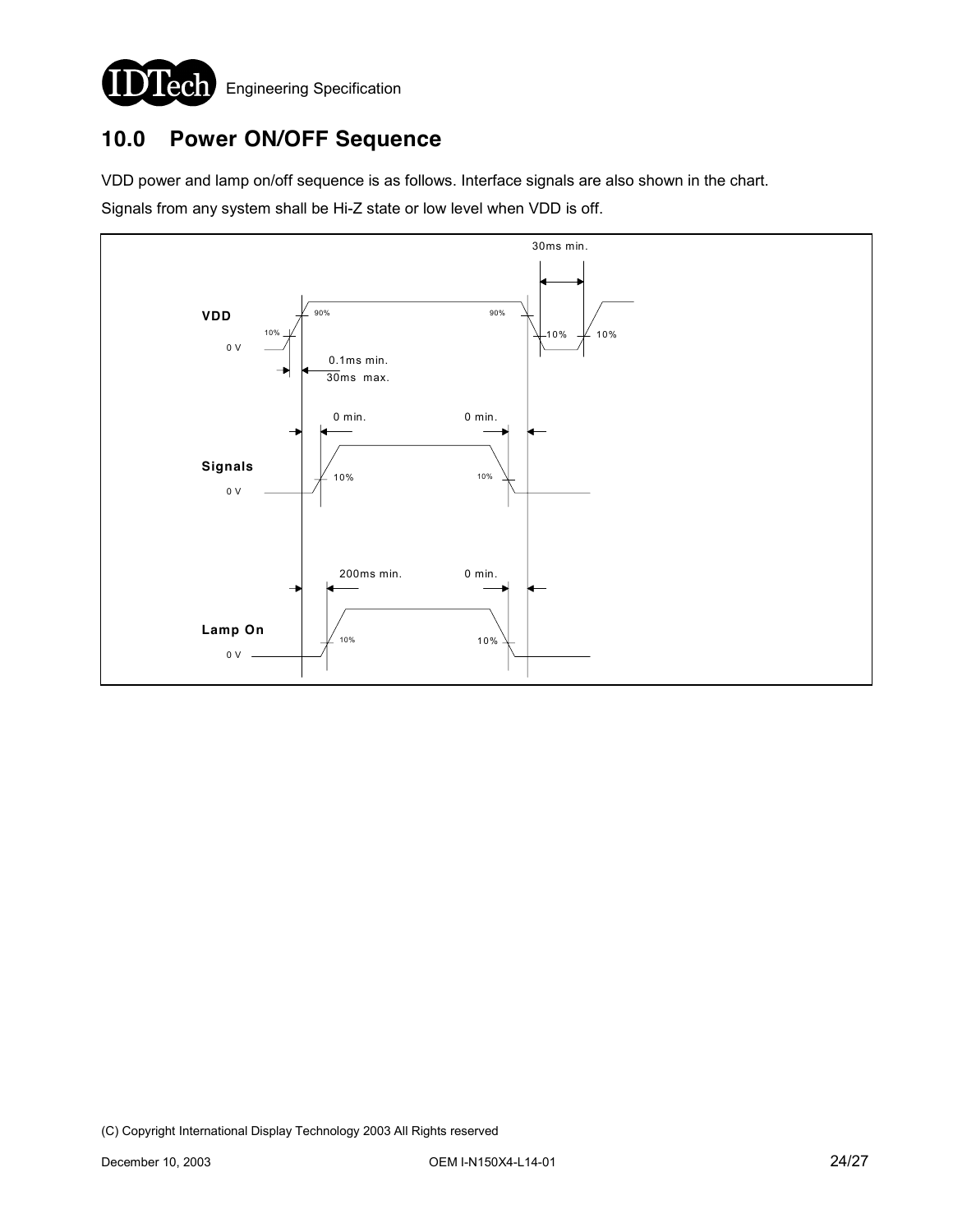

# **11.0 Mechanical Characteristics**



(C) Copyright International Display Technology 2003 All Rights reserved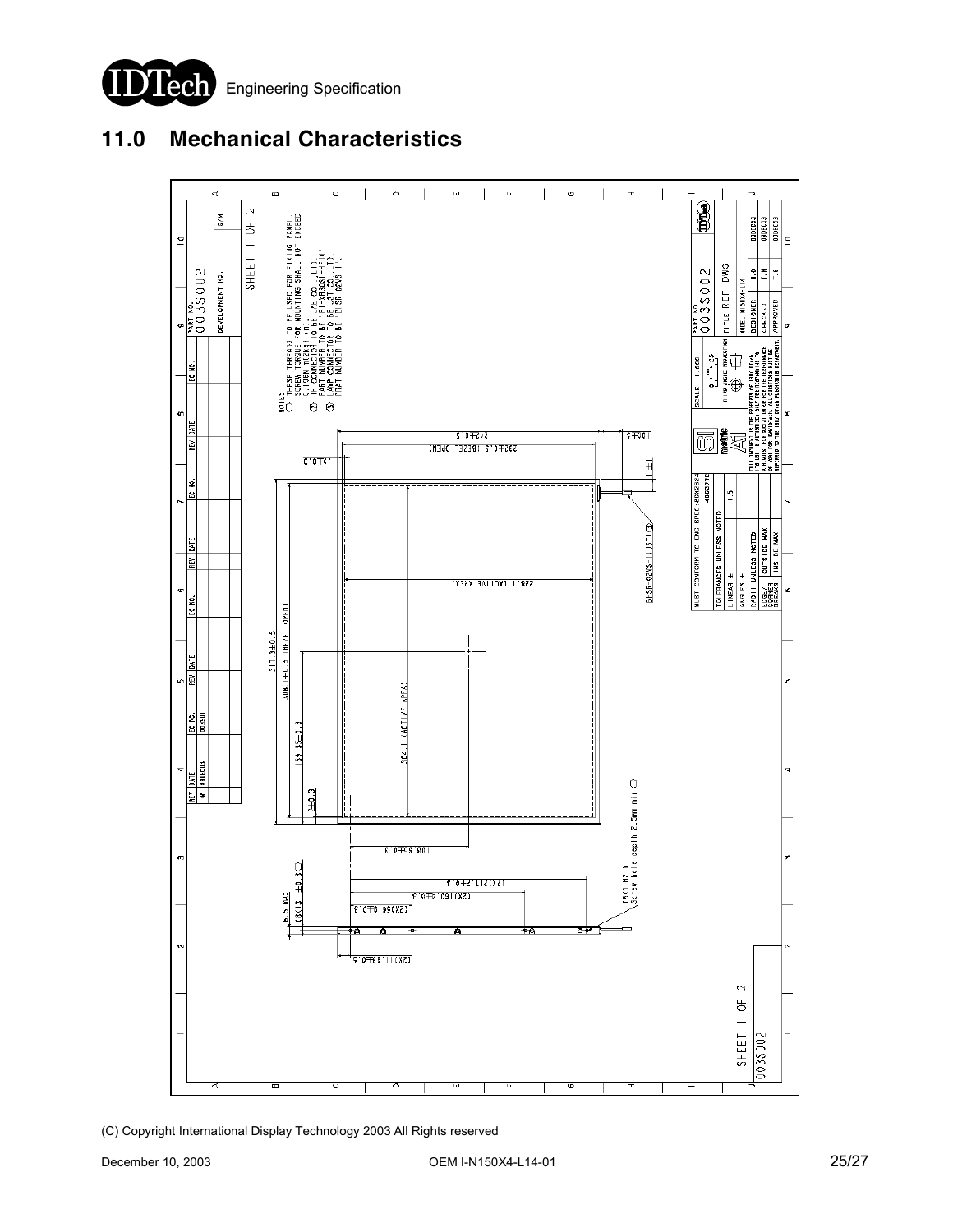



(C) Copyright International Display Technology 2003 All Rights reserved